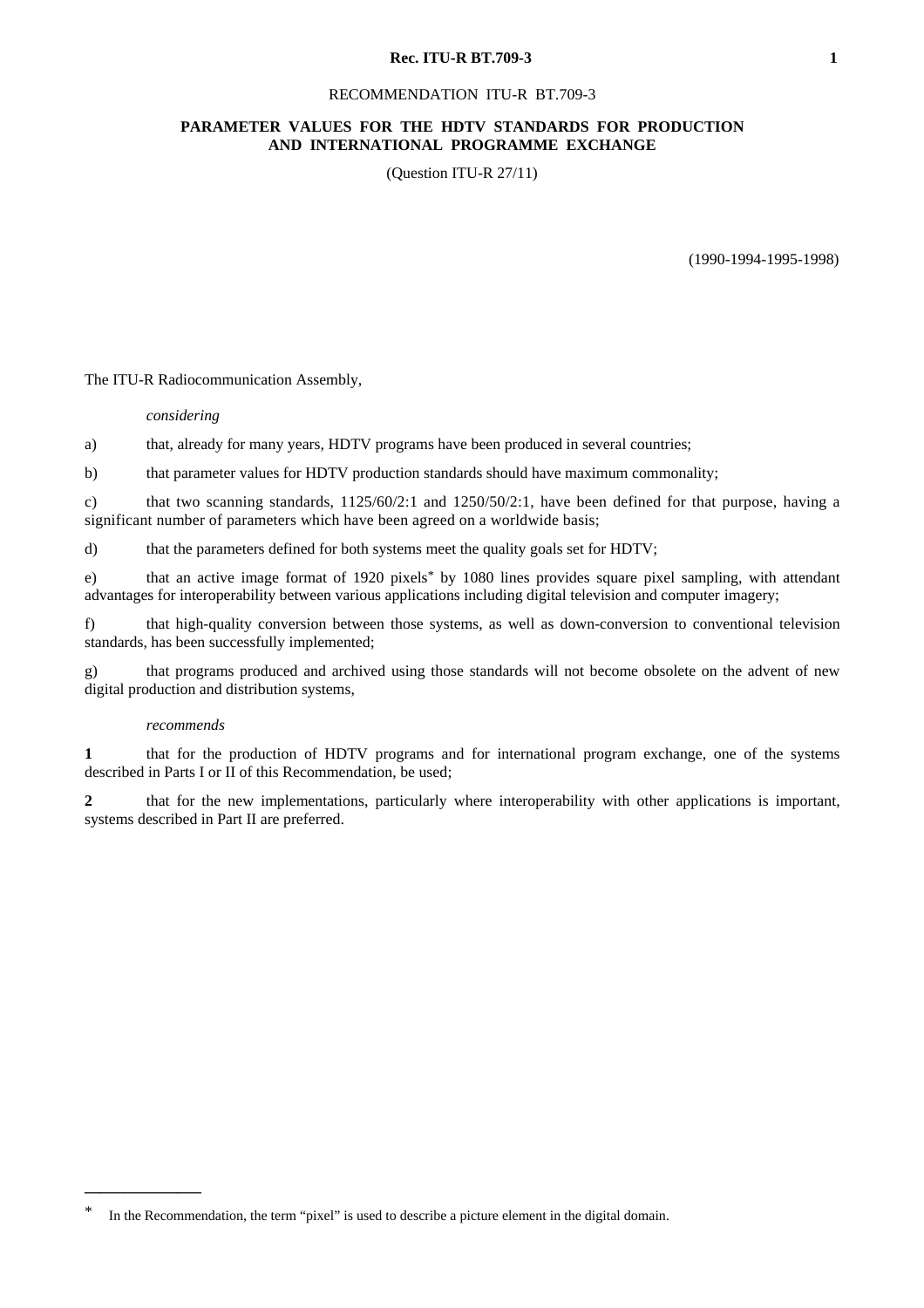## **2 Rec. ITU-R BT.709-3**

### **SIGNAL PARAMETER VALUES FOR THE 1125/60/2:1 SYSTEM AND THE 1250/50/2:1 SYSTEM**

# PART I - HDTV SYSTEMS RELATED TO CONVENTIONAL TELEVISION

(The areas in bold characters in the tables below denote parameter values which have been agreed on a worldwide basis.)

## **I.1 Opto-electronic conversion**

|      | Characteristics                                                             |                                                                                                                                                                                                  |                         |  |  |  |
|------|-----------------------------------------------------------------------------|--------------------------------------------------------------------------------------------------------------------------------------------------------------------------------------------------|-------------------------|--|--|--|
| Item | Parameter                                                                   |                                                                                                                                                                                                  | Value                   |  |  |  |
|      |                                                                             | 1125/60/2:1                                                                                                                                                                                      | 1250/50/2:1             |  |  |  |
| 1.1  | Opto-electronic transfer characteristics before non-linear<br>precorrection | <b>Assumed linear</b>                                                                                                                                                                            |                         |  |  |  |
| 1.2  | Overall opto-electronic transfer characteristics at source                  | $V = 1.099 L^{0.45} - 0.099$ for $1 \ge L \ge 0.018$<br>$V = 4.500 L$ for $0.018 > L \ge 0$<br>where:<br><i>L</i> : luminance of the image $0 \le L \le 1$<br>V: corresponding electrical signal |                         |  |  |  |
| 1.3  | <b>Chromaticity coordinates (CIE, 1931)</b>                                 | Coordinates                                                                                                                                                                                      |                         |  |  |  |
|      | <b>Primary</b>                                                              | $\boldsymbol{x}$                                                                                                                                                                                 | y                       |  |  |  |
|      | <b>Red</b><br>Green<br>$\overline{\phantom{0}}$<br><b>Blue</b>              | 0.640<br>0.300<br>0.150                                                                                                                                                                          | 0.330<br>0.600<br>0.060 |  |  |  |
| 1.4  | Assumed chromaticity for equal primary signals                              | $D_{65}$                                                                                                                                                                                         |                         |  |  |  |
|      | $E_R = E_G = E_B$                                                           | x                                                                                                                                                                                                | $\mathbf{y}$            |  |  |  |
|      | (Reference white)                                                           | 0.3127                                                                                                                                                                                           | 0.3290                  |  |  |  |

## **I.2 Picture characteristics**

|      | Characteristics                       |                                     |      |  |
|------|---------------------------------------|-------------------------------------|------|--|
| Item | Parameter                             | Value<br>1125/60/2:1<br>1250/50/2:1 |      |  |
|      |                                       |                                     |      |  |
| 2.1  | 16:9<br>Aspect ratio                  |                                     |      |  |
| 2.2  | Sample per active line<br>1920        |                                     |      |  |
| 2.3  | <b>Sampling lattice</b><br>Orthogonal |                                     |      |  |
| 2.4  | Active lines per picture              | 1035                                | 1152 |  |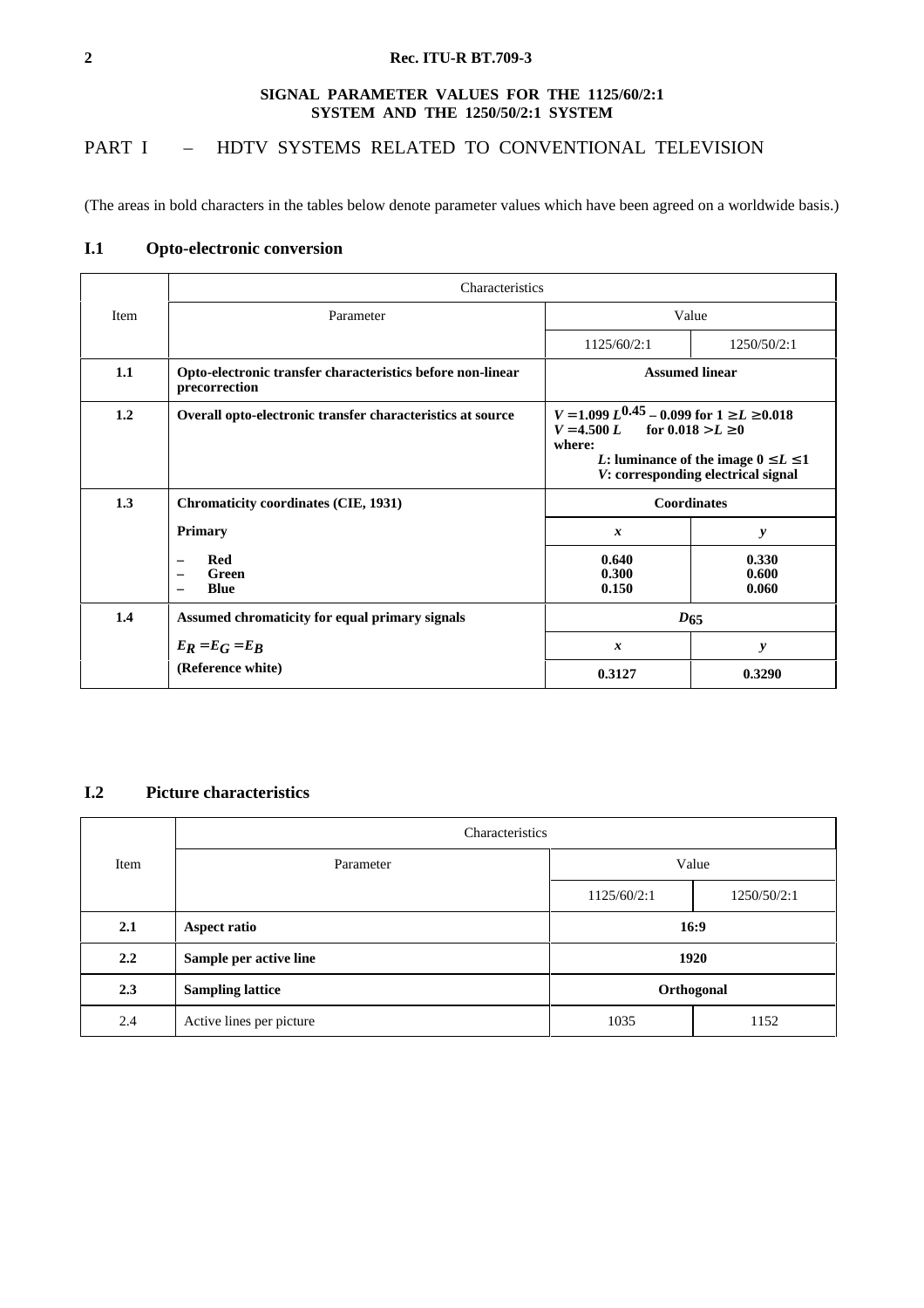# **I.3 Picture scanning characteristics**

|             | Characteristics          |                                                                               |                        |  |
|-------------|--------------------------|-------------------------------------------------------------------------------|------------------------|--|
| <b>Item</b> | Parameter                | Value<br>1125/60/2:1<br>1250/50/2:1                                           |                        |  |
|             |                          |                                                                               |                        |  |
| 3.1         | Order of sample scanning | Left to right, top to bottom<br>1st line of field 1 above 1st line of field 2 |                        |  |
| 3.2         | Interlace ratio          | 2:1                                                                           |                        |  |
| 3.3         | Picture rate (Hz)        | 30<br>25                                                                      |                        |  |
| 3.4         | Total number of lines    | 1125<br>1250                                                                  |                        |  |
| 3.5         | Field frequency (Hz)     | 60                                                                            | 50                     |  |
| 3.6         | Line frequency (Hz)      | $33750 \pm 0.001\%$                                                           | $31\,250 \pm 0.0001\%$ |  |

## **I.4 Signal format**

The terms *R*, *G*, *B*, *Y*, *C<sub>B</sub>*, *C<sub>R</sub>*, are often used and are generally understood to refer to the signals  $E'_R$ ,  $E'_G$ ,  $E'_B$ ,  $E'_Y$ ,  $E'_{C_B}$ ,  $E'_{\text{CR}}$ , respectively (i.e. they correspond to gamma pre-corrected signals).

|      |                                                                            | <b>Characteristics</b>                                                 |                                                                       |  |
|------|----------------------------------------------------------------------------|------------------------------------------------------------------------|-----------------------------------------------------------------------|--|
| Item | Parameter                                                                  | Value                                                                  |                                                                       |  |
|      |                                                                            | 1125/60/2:1                                                            | 1250/50/2:1                                                           |  |
| 4.1  | Conceptual non-linear precorrection of<br>primary signals                  | $\gamma = 0.45$<br>(see $\S$ 1.2)                                      |                                                                       |  |
| 4.2  | Derivation of luminance signal $E\dot{\gamma}^{(1)}$                       | $E'_Y =$<br>$0.2126 E_R'$ +<br>0.7152 $E'_G$ +<br>$0.0722 E'_{R}$      | $E\acute{\gamma}=$<br>$0.299 E_R'$ +<br>$0.587 EG' +$<br>$0.114 E_R'$ |  |
| 4.3  | Derivation of colour-difference signal<br>(analogue coding) <sup>(1)</sup> | $E'_{C_B} = 0.5389 (E'_B - E'_Y)$<br>$E'_{C_P} = 0.6350 (E'_R - E'_Y)$ | $E'_{C_B} = 0.564 (E'_B - E'_Y)$<br>$E'_{C_p} = 0.713 (E'_R - E'_Y)$  |  |
| 4.4  | Derivation of colour-difference signal<br>(digital coding) $C_B$ , $C_R$   | Digitally scaled from the values of item 4.3                           |                                                                       |  |

(1) The coefficients for the equations have been calculated following the rules laid down in SMPTE RP177-1993.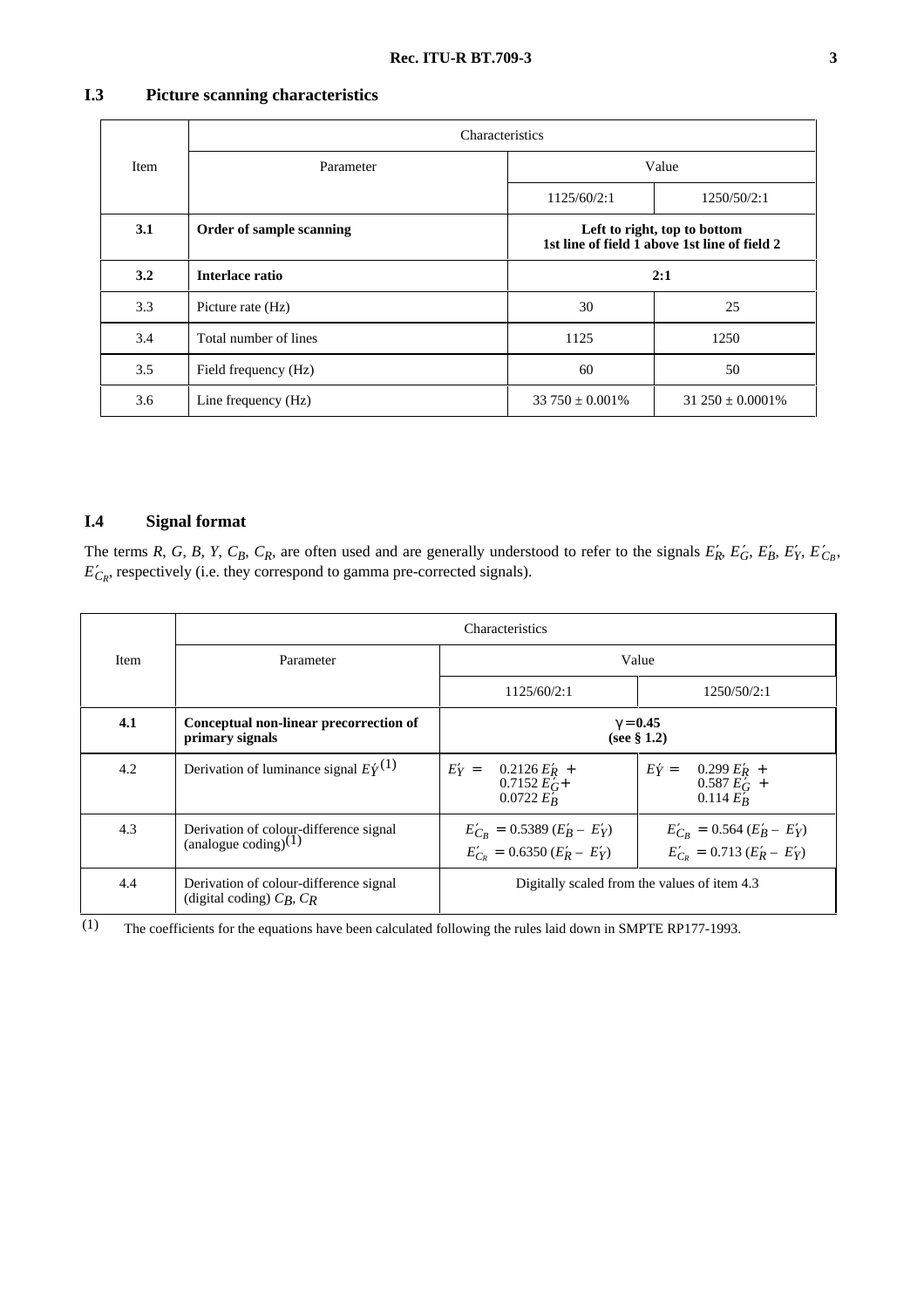# **I.5 Analogue representation**

Levels are specified in millivolts (mV) measured across a matched 75  $\Omega$  termination.

| Item | Parameter                                      | Value                                                      |                                                                                                    |  |
|------|------------------------------------------------|------------------------------------------------------------|----------------------------------------------------------------------------------------------------|--|
|      |                                                | 1125/60/2:1                                                | 1250/50/2:1                                                                                        |  |
| 5.1  | Nominal level (mV)<br>$E'_R, E'_G, E'_B, E'_Y$ | Reference black: 0<br>Reference white: 700<br>(see Fig. 1) |                                                                                                    |  |
| 5.2  | Nominal level (mV)<br>$E'_{C_R}, E'_{C_R}$     | ± 350<br>(see Fig. 1)                                      |                                                                                                    |  |
| 5.3  | Form of synchronizing signal                   | Tri-level bipolar<br>(see Fig. 2)                          |                                                                                                    |  |
| 5.4  | Line sync timing reference                     | $O_{\rm H}$<br>(see Fig. 2)                                |                                                                                                    |  |
| 5.5  | Sync level (mV)                                |                                                            | ± 300 ± 2%                                                                                         |  |
| 5.6  | Sync signal timing                             | (See Table 1 and Fig. 3)<br>Sync on all components         | (See Fig. 4)<br>rise time<br>$50 \pm 10$ ns<br>(between $10\% - 90\%$ )<br>see also <sup>(1)</sup> |  |
| 5.7  | Inter-component timing accuracy                | Not applicable                                             | $\pm 2$ ns                                                                                         |  |
| 5.8  | <b>Blanking</b> interval                       | (See Table 1 and Fig. 5)                                   | (See Tables 2 and 3)                                                                               |  |
| 5.9  | Nominal signal bandwidth (MHz)                 | 30 (for all components)                                    |                                                                                                    |  |

(1) When using *R*, *G*, *B* signals, the use of syncs on at least the green channel is advised; transmission of separate syncs is also acceptable. When using *Y*, *CB*, *CR* signals the *Y* signal at least carries sync.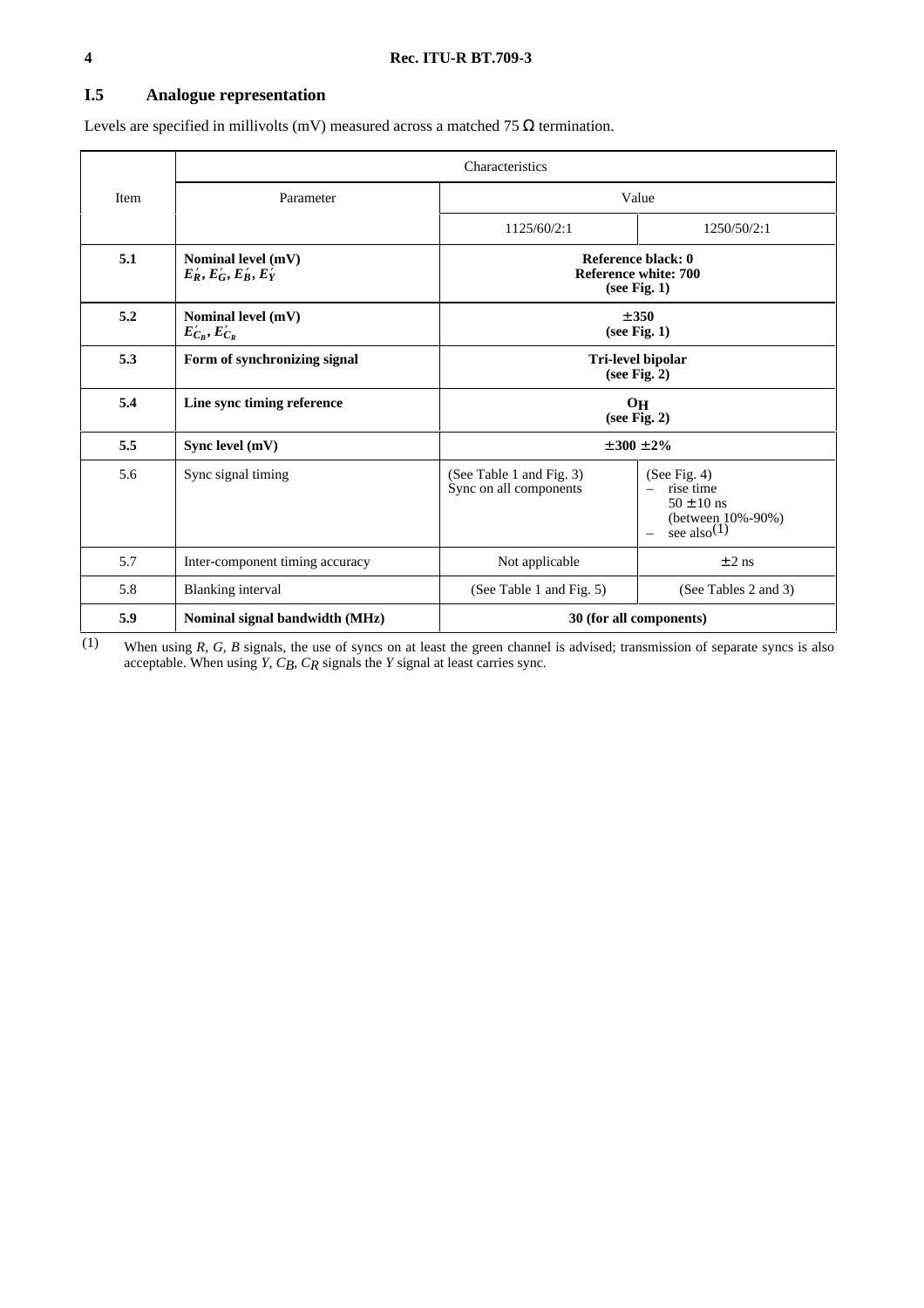FIGURE 1 **Sync level on component signals**





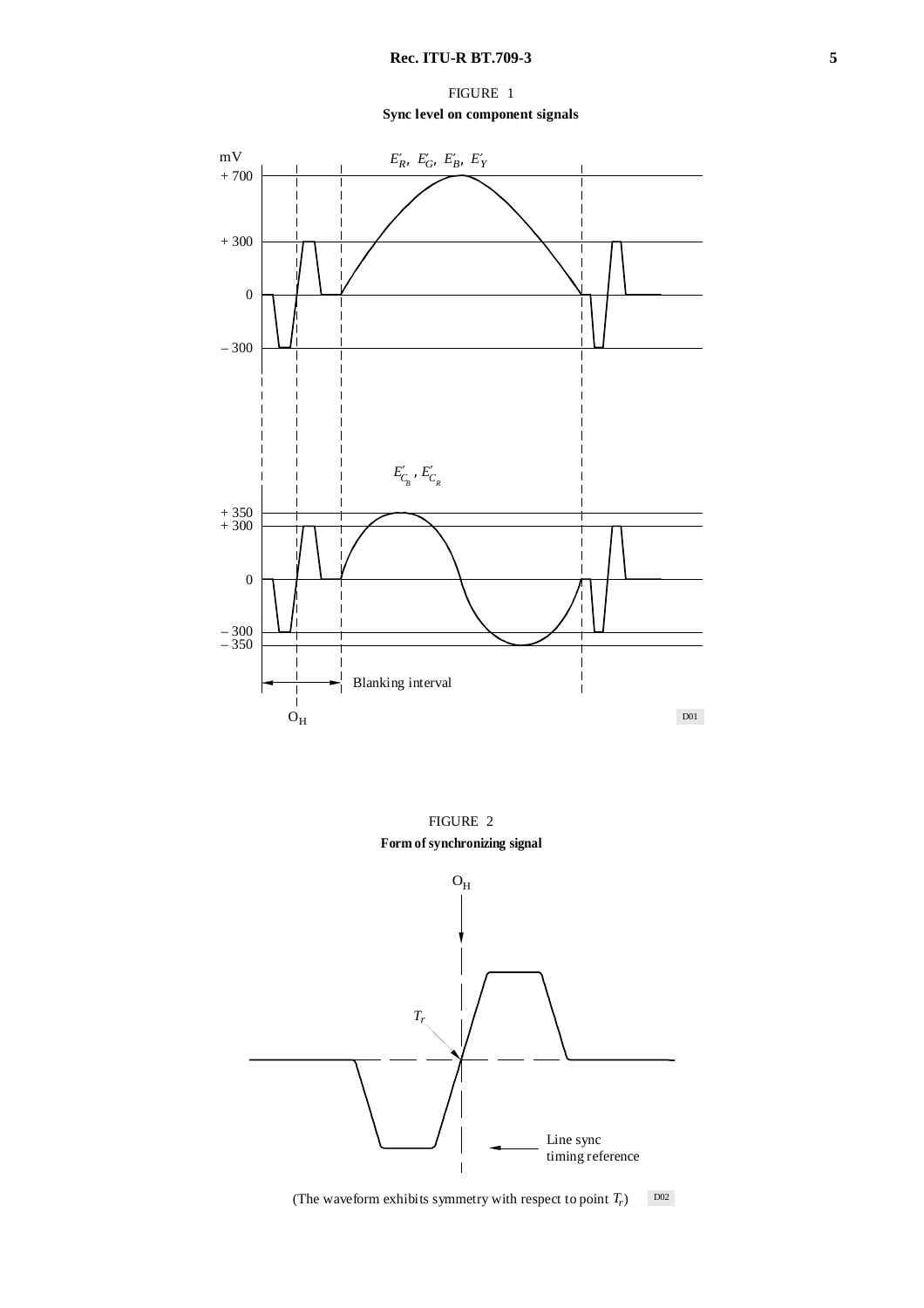FIGURE 3 **Line synchronizing signal waveform for the 1125/60/2:1 system**







D03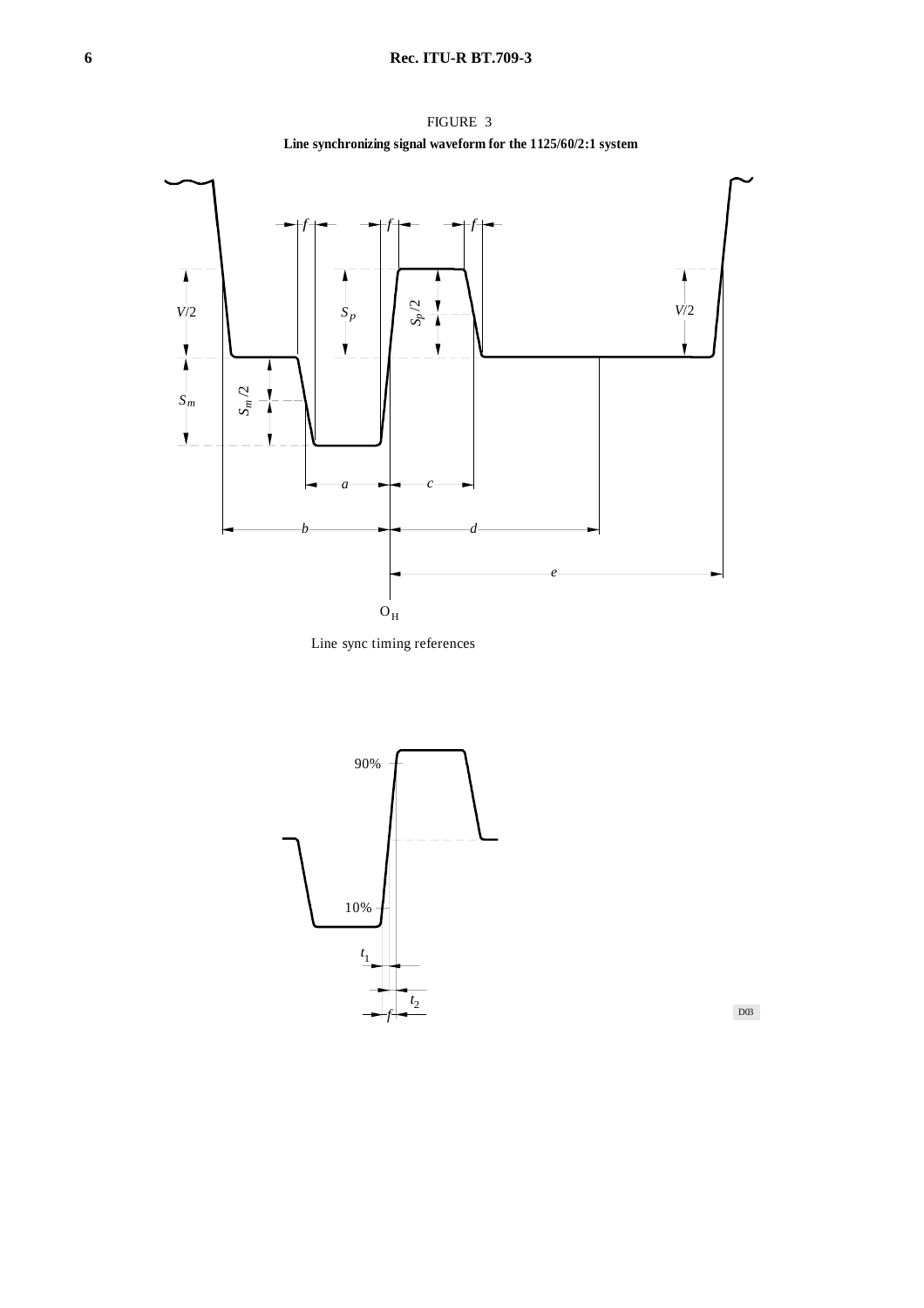## **Rec. ITU-R BT.709-3 7**

## TABLE 1

#### **Level and timing specification of synchronizing signal of the 1125/60/2:1 system (see Figs. 3 and 5)**

| Symbol           | Parameter                   | Nominal value            | Reference clock<br>intervals | Tolerance                    |
|------------------|-----------------------------|--------------------------|------------------------------|------------------------------|
| $\mathfrak{a}$   | Negative line sync width    | $0.593 \,\mu s$          | 44                           | $\pm 0.040 \,\mu s$          |
| b                | End of active video         | $1.185 \,\mu s$          | 88                           | $+0.080 \,\mu s/-0 \,\mu s$  |
| $\boldsymbol{c}$ | Positive line sync width    | $0.593 \,\mu s$          | 44                           | $\pm 0.040$ µs               |
| $\overline{d}$   | Clamp period                | $1.778 \,\mu s$          | 132                          | $\pm 0.040$ µs               |
| $\epsilon$       | Start of active video       | $2.586 \,\mu s$          | 192                          | $+0.080 \,\mu s$ /-0 $\mu s$ |
| $\boldsymbol{f}$ | Rise/fall time              | $0.054 \,\mu s$          | 4                            | $\pm 0.020 \,\mu s$          |
| $t2-t1$          | Symmetry of rising edge     | $\overline{\phantom{0}}$ | $\overline{\phantom{m}}$     | $\pm 0.002 \,\mu s$          |
| $S_m$            | Amplitude of negative pulse | 300 mV                   |                              | $\pm 6$ mV                   |
| $S_p$            | Amplitude of positive pulse | 300 mV                   |                              | $\pm 6$ mV                   |
| V                | Amplitude of video signal   | $700 \text{ mV}$         |                              |                              |
|                  | Field-blanking interval     | 45 H/field               | 99 000                       |                              |

FIGURE 4 **Line synchronizing signal waveform for the 1250/50/2:1 system**

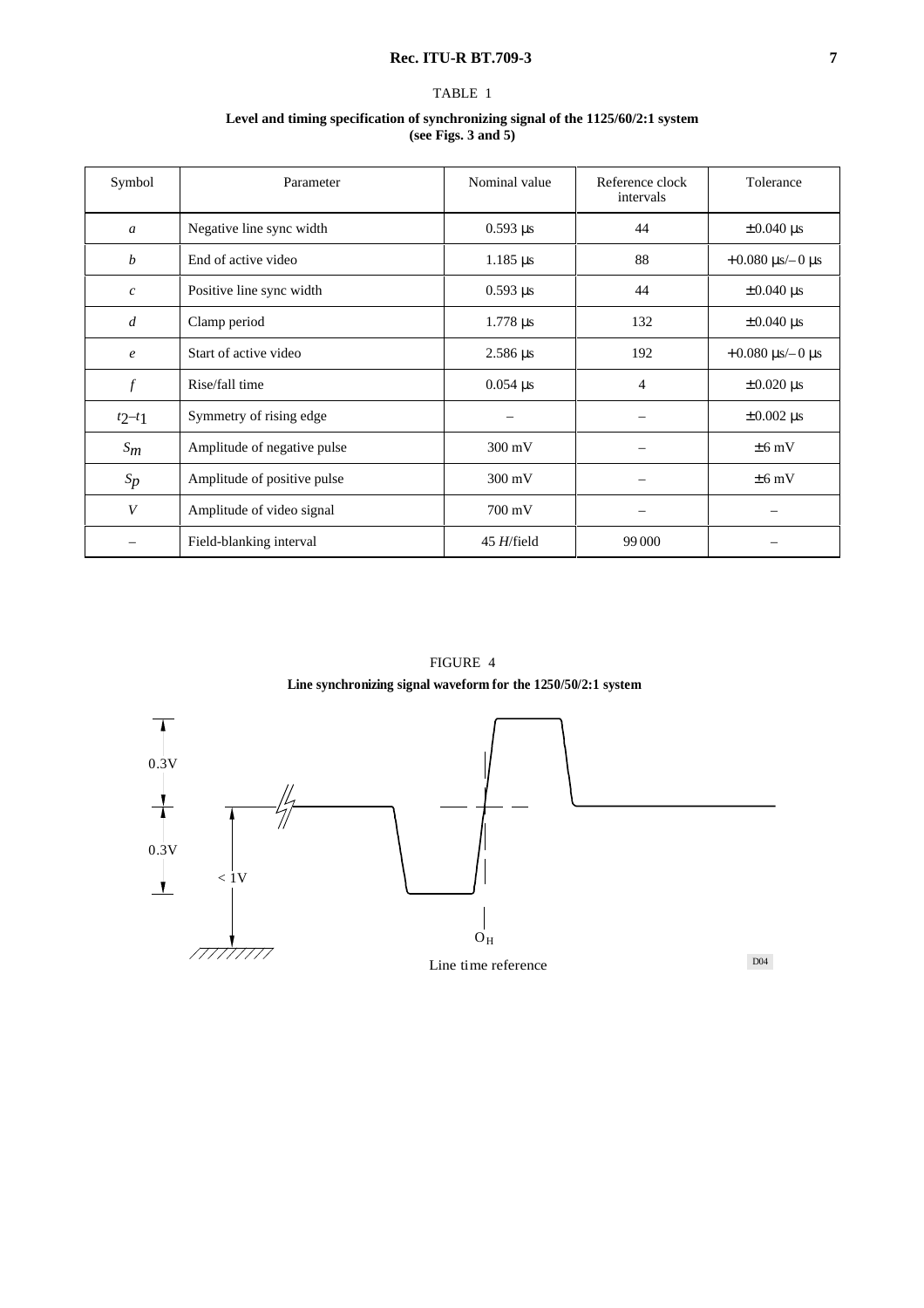

FIGURE 5 **Field synchronizing signal waveform for the 1125/60/2:1 system**

Field sync timing reference



D05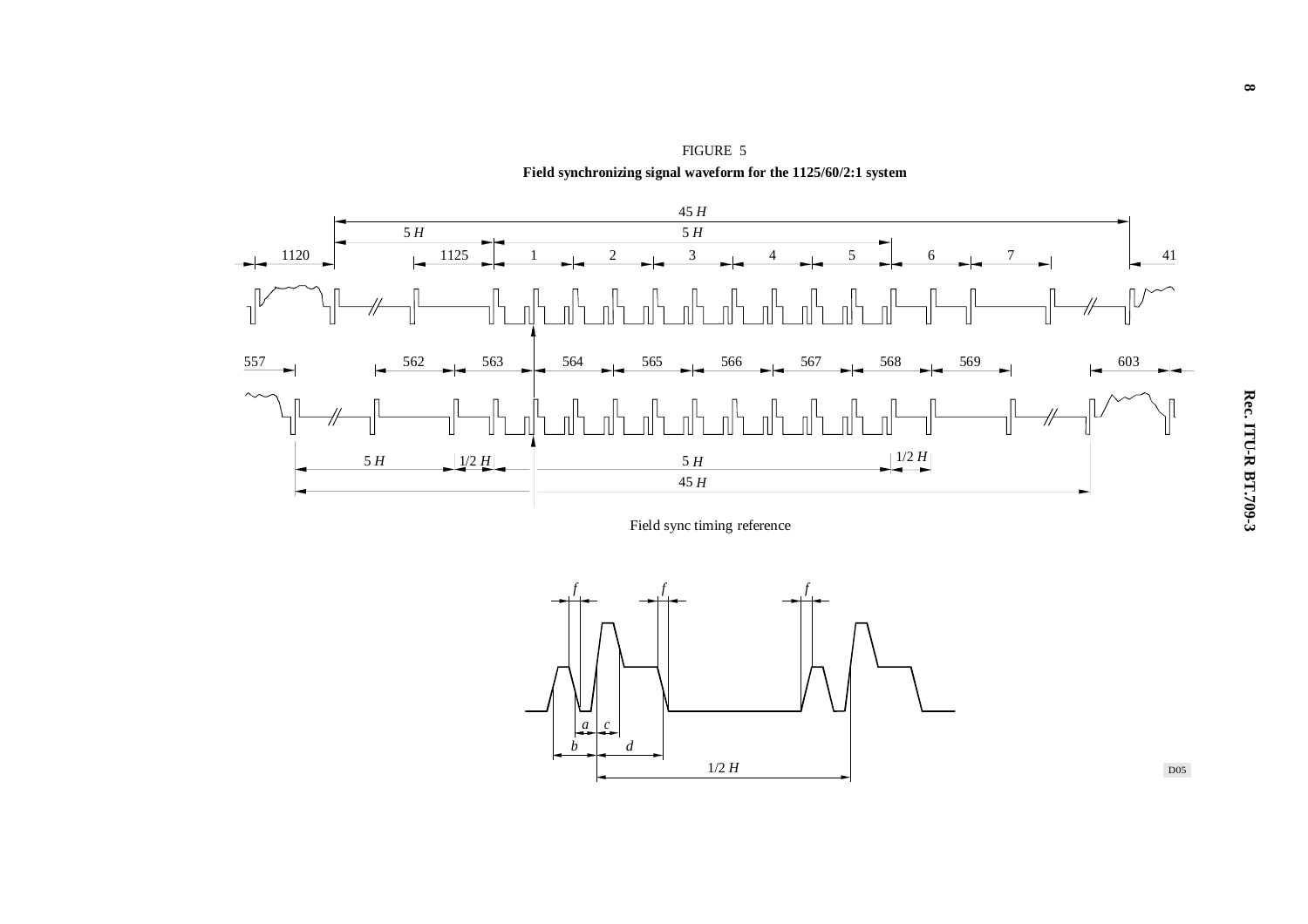#### TABLE 2

#### **Line timing details for the 1250/50/2:1 system (see Figs. 4, 6 and 7)**

| Item           | Parameter                                                                                               | Time<br>$(\mu s)$ | 2.25 MHz<br>samples | 72 MHz<br>samples |
|----------------|---------------------------------------------------------------------------------------------------------|-------------------|---------------------|-------------------|
| $\perp$        | Total line length                                                                                       | 32                | 72                  | 2 3 0 4           |
| 2              | Active line length $(1)$<br>digital<br>$\overline{\phantom{0}}$<br>analogue<br>$\overline{\phantom{0}}$ | 26.67<br>26.00    | 60<br>(58.5)        | 1920<br>1872      |
| 3              | Line blanking <sup><math>(2)</math></sup><br>digital<br>analogue<br>$\overline{\phantom{0}}$            | 5.33<br>6.00      | 12<br>(13.5)        | 384<br>432        |
| $\overline{4}$ | Front porch $^{(2)}$                                                                                    | 0.89              | $\overline{c}$      | 64                |
| 5              | Back porch <sup>(2)</sup>                                                                               | 2.67              | 6                   | 192               |
| 6              | Tri-level sync half width (T-sync)                                                                      | 0.89              | $\overline{2}$      | 64                |
| 7              | Field pulse                                                                                             | 8.00              | 18                  | 576               |

 $\overline{(1)}$  Relative disposition of analogue and digital active lines assumed to be as per scaled version of Recommendation ITU-R BT.601 (Part A) (i.e. symmetrical). Analogue active line measured from the half-height of signal after line blanking. Rise and fall times assumed to be 15 ns but subject to ratification. Analogue blanking should preferably be applied at the studio or playout output.

(2) Front porch is defined at the interval between the end of active video and the half-height of the leading negative edge of the tri-level sync pulse. Similarly back porch is the interval between the half-height of the trailing negative edge of the tri-level sync and the start of active video (see Fig. 6).

#### TABLE 3

#### **Field timing details for the 1250/50/2:1 system (see Figs. 7 and 8)**

| Item           | Parameter                       | Value/Description                          |
|----------------|---------------------------------|--------------------------------------------|
| 1              | Total number of lines per frame | 1 2 5 0                                    |
| $\overline{c}$ | Total number of lines per field | 625                                        |
| 3              | Active lines per frame          | 1 1 5 2                                    |
| $\overline{4}$ | Active lines per field          | 576                                        |
| 5              | Frame reference OV              | OH on line 1                               |
| 6              | Frame indication                | Line 1 250                                 |
| 7              | Field indication                | Line $625$                                 |
| 8              | Active lines field 1            | Lines $45 \dots 620$ inclusive             |
| 9              | Active lines field 2            | Lines $670$ 1 245 inclusive                |
| 10             | Field blanking                  | Lines 1 246  44<br>and $621$ 669 inclusive |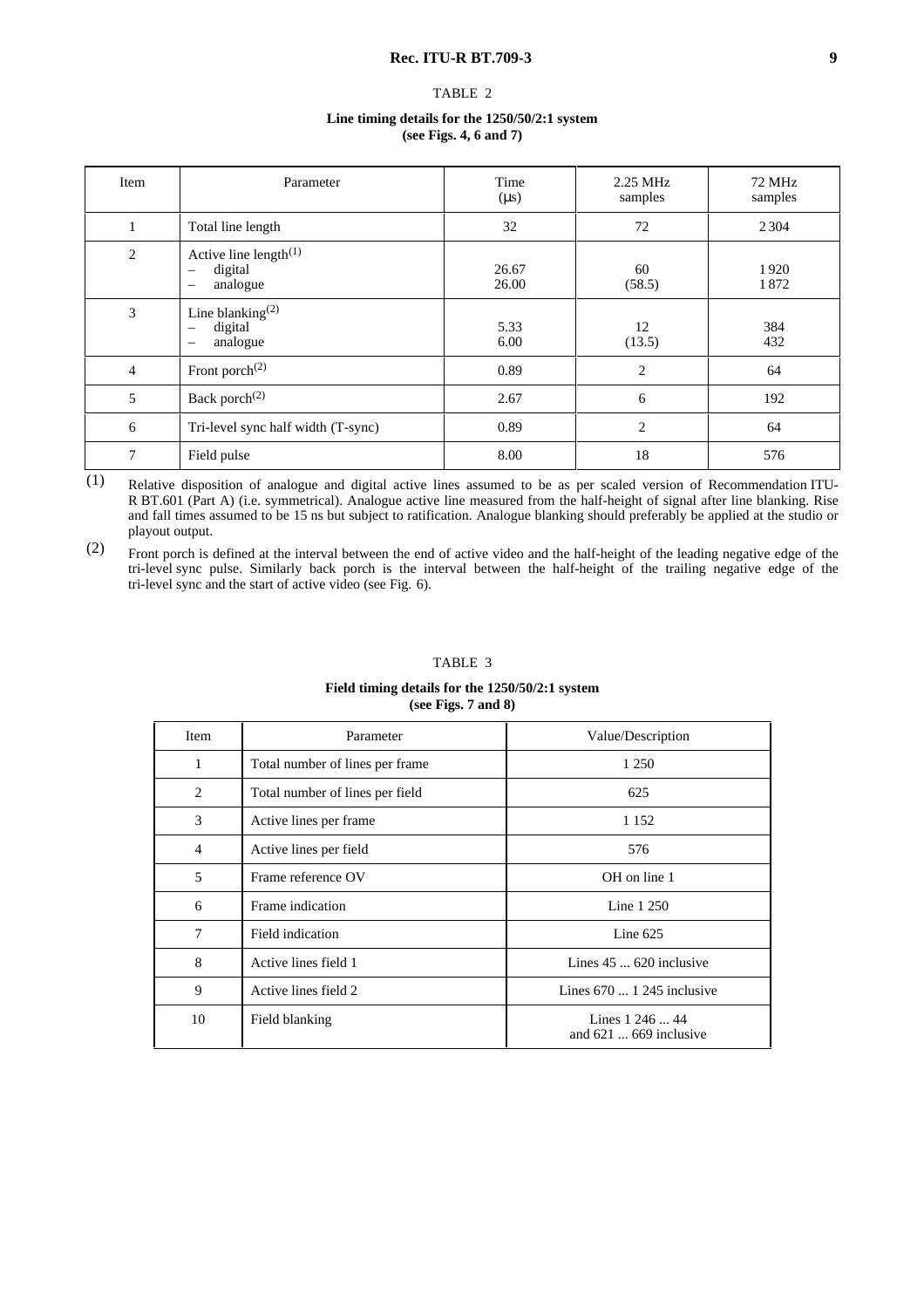## **10 Rec. ITU-R BT.709-3**

FIGURE 6

**Line sync timing references for the 1250/50/2:1 system after** *D/A* **conversion and before final analogue blanking**





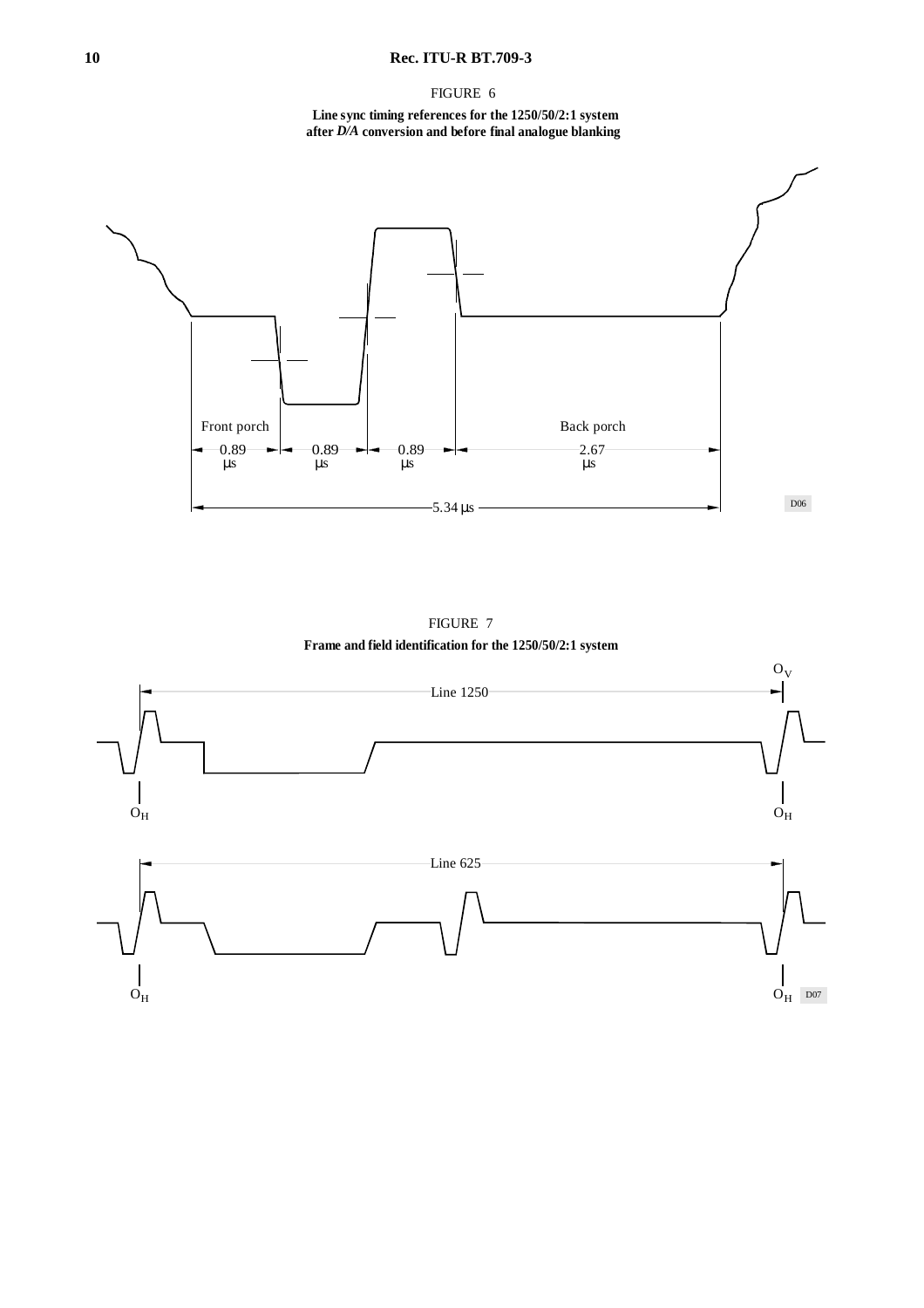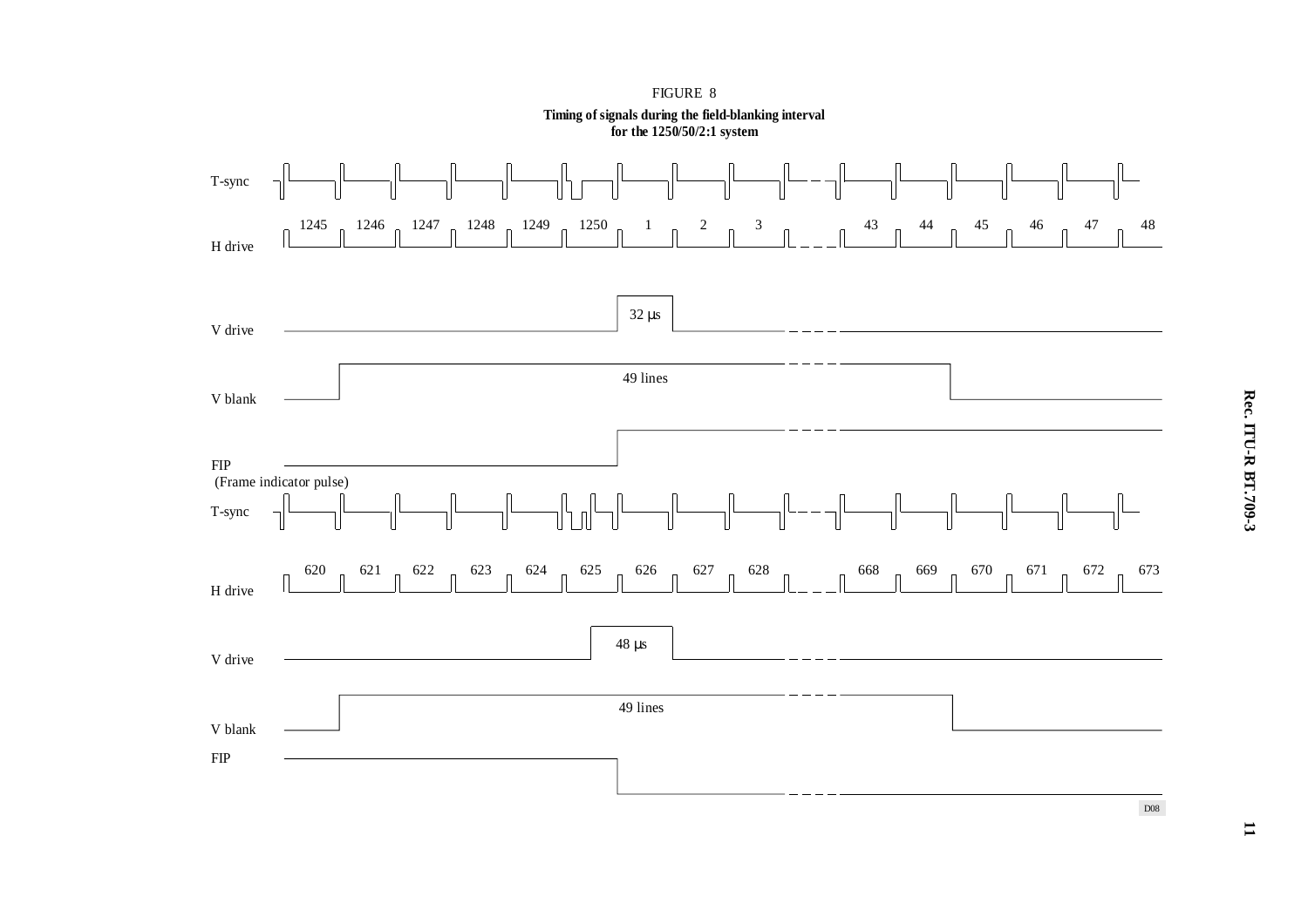| <b>I.6</b> | <b>Digital representation</b> |    |
|------------|-------------------------------|----|
|            |                               | 'n |
| Item       | Parameter                     |    |
|            |                               |    |

|      |                                                                                                                                                                 | Characteristics                                                                                          |                                           |  |  |
|------|-----------------------------------------------------------------------------------------------------------------------------------------------------------------|----------------------------------------------------------------------------------------------------------|-------------------------------------------|--|--|
| Item | Parameter                                                                                                                                                       |                                                                                                          | Value                                     |  |  |
|      |                                                                                                                                                                 | 1125/60/2:1                                                                                              | 1250/50/2:1                               |  |  |
| 6.1  | Coded signal                                                                                                                                                    | $R, G, B,$ or $Y, C_B, C_R$                                                                              |                                           |  |  |
| 6.2  | <b>Sampling lattice</b><br>$- R, G, B, Y$                                                                                                                       |                                                                                                          | Orthogonal, line and picture repetitive   |  |  |
| 6.3  | <b>Sampling lattice signal</b><br>$-C_R, C_R$                                                                                                                   | Orthogonal, line and picture repetitive co-sited with each other<br>and with alternate $(1)$ $Y$ samples |                                           |  |  |
|      |                                                                                                                                                                 |                                                                                                          | (Multiples of 2.25 MHz)                   |  |  |
| 6.4  | <b>Sampling frequency (MHz)</b><br>$- R, G, B, Y$                                                                                                               | $74.25 \pm 0.001\%$<br>$(33 \times 2.25)$                                                                | $72 \pm 0.0001\%$<br>$(32 \times 2.25)$   |  |  |
|      |                                                                                                                                                                 |                                                                                                          | (Half of luminance sampling frequency)    |  |  |
| 6.5  | <b>Sampling frequency (MHz)</b><br>$- C_R, C_R$                                                                                                                 | $37.125 \pm 0.001\%$<br>$(33/2 \times 2.25)$                                                             | $36 \pm 0.0001\%$<br>$(32/2 \times 2.25)$ |  |  |
| 6.6  | Number of samples per full line<br>$- R, G, B, Y$<br>$-C_B, C_R$                                                                                                | 2200<br>1100                                                                                             | 2304<br>1152                              |  |  |
| 6.7  | Active number of samples per line<br>R, G, B, Y<br>$C_R, C_R$                                                                                                   |                                                                                                          | 1920<br>960                               |  |  |
| 6.8  | <b>Coding format</b>                                                                                                                                            | Linear, 8 or 10 bit/component                                                                            |                                           |  |  |
| 6.9  | Timing relationship between the analogue<br>synchronizing reference O <sub>H</sub> and video data<br>(in clock periods)                                         | 192                                                                                                      | 256                                       |  |  |
| 6.10 | Ouantization levels <sup><math>(2)</math></sup><br>- Black level $R, G, B, Y$<br>Achromatic $C_R$ , $C_R$<br>Nominal peak $-\tilde{R}$ , G, B, Y<br>$-C_B, C_R$ | 8 bit coding<br>16<br>128<br>235<br>16 and 240                                                           |                                           |  |  |
| 6.11 | Quantization level assignment <sup>(3)</sup><br>Video data<br>$\equiv$<br>Timing references <sup>(2)</sup><br>$\overline{a}$                                    | 8 bit coding<br>1 through $2\bar{5}4$<br>0 and 255                                                       |                                           |  |  |
| 6.12 | Filter characteristics <sup>(4)</sup><br>$- R, G, B, Y$<br>$-C_B, C_R$                                                                                          | See Fig. 9A<br>See Fig. 9B                                                                               | See Fig. 10A<br>See Fig. 10B              |  |  |

(1) The first active colour-difference samples being co-sited with the first active luminance sample.

(2) For  $1125/60/2:1$  – In the case of 10 bit representation the two LSBs are ignored.

 $^{(3)}$  For 1125/60/2:1 – For 10 bit coding two LSBs are added to the 8 bit code words. For 1250/50/2:1 – 10 bit representation is under study.

(4) These filter templates are defined as guidelines.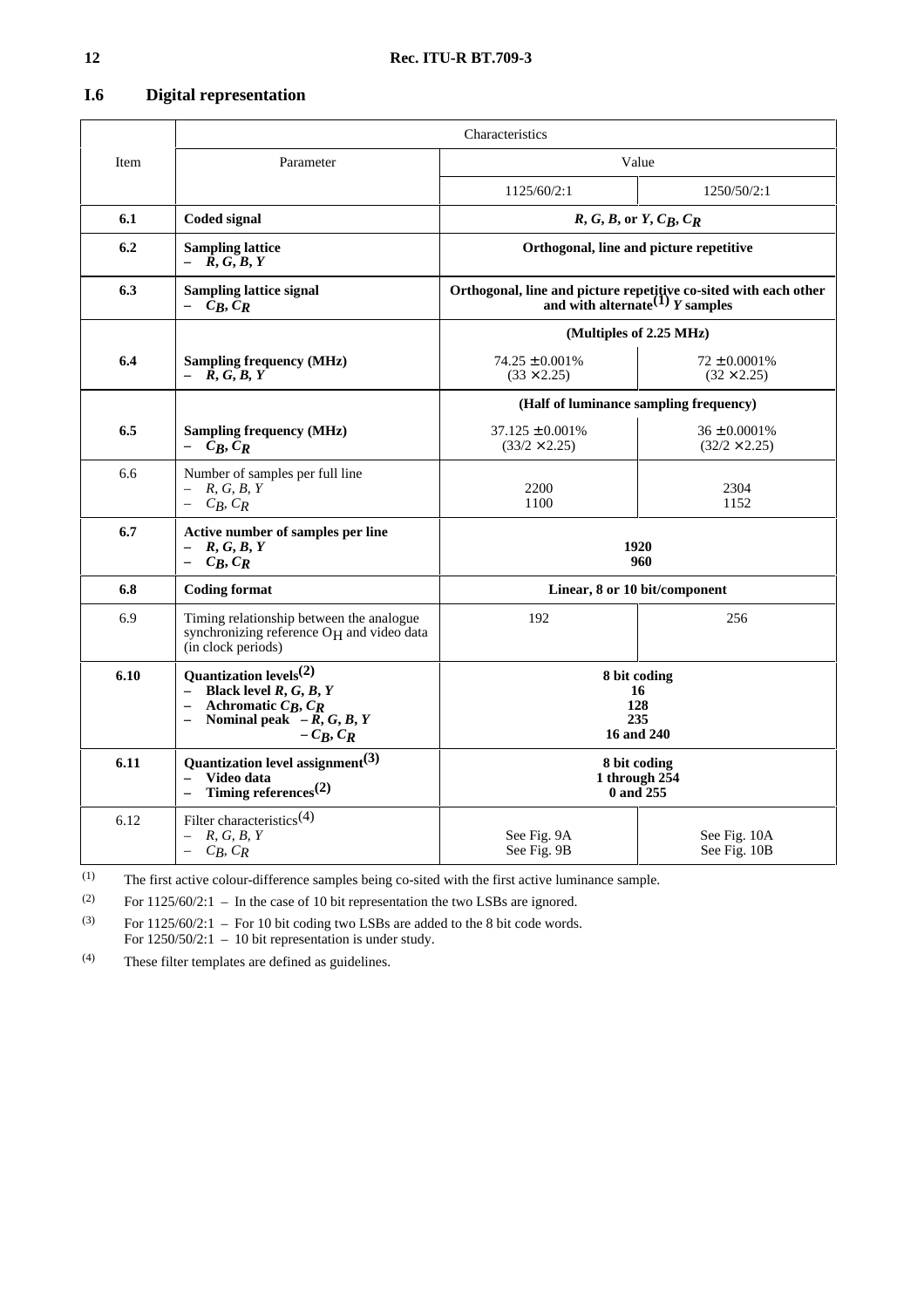

FIGURE 9A **Filter characteristics for**  $R$ **,**  $G$ **,**  $B$  **and**  $Y$  **signals for the 1125/60/2:1 system**

a) Template for insertion loss/frequency characteristic



c) Passband group-delay tolerance

*Note 1* – The lowest frequency value in b) and c) is 100 kHz (instead of 0 MHz).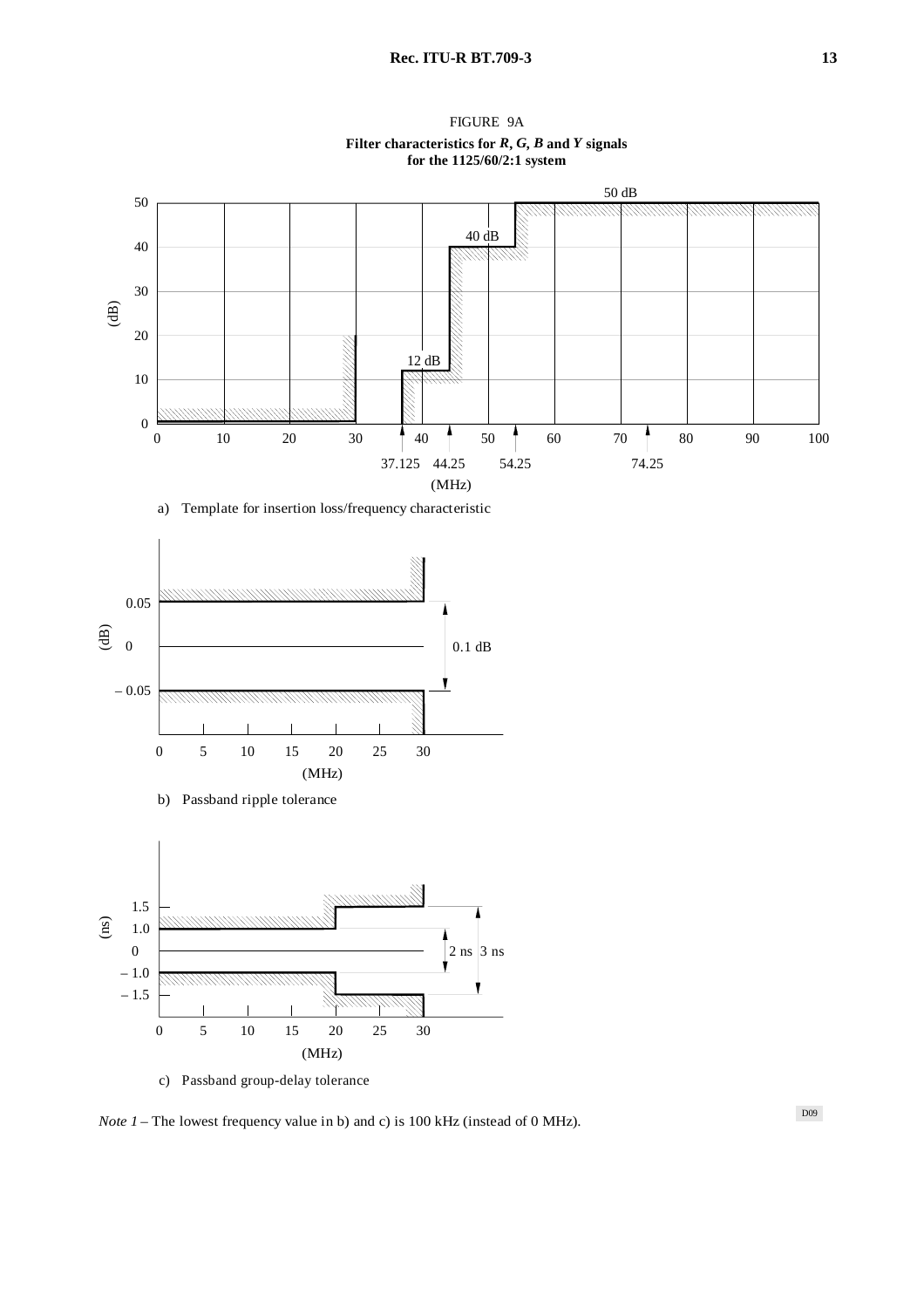FIGURE 9B Filter characteristics for  $C_{\pmb{B}}$  and  $C_{\pmb{R}}$  signals **for the 1125/60/2:1 system**









c) Passband group-delay tolerance

*Note 1* – The lowest frequency value in b) and c) is 100 kHz (instead of 0 MHz).

D10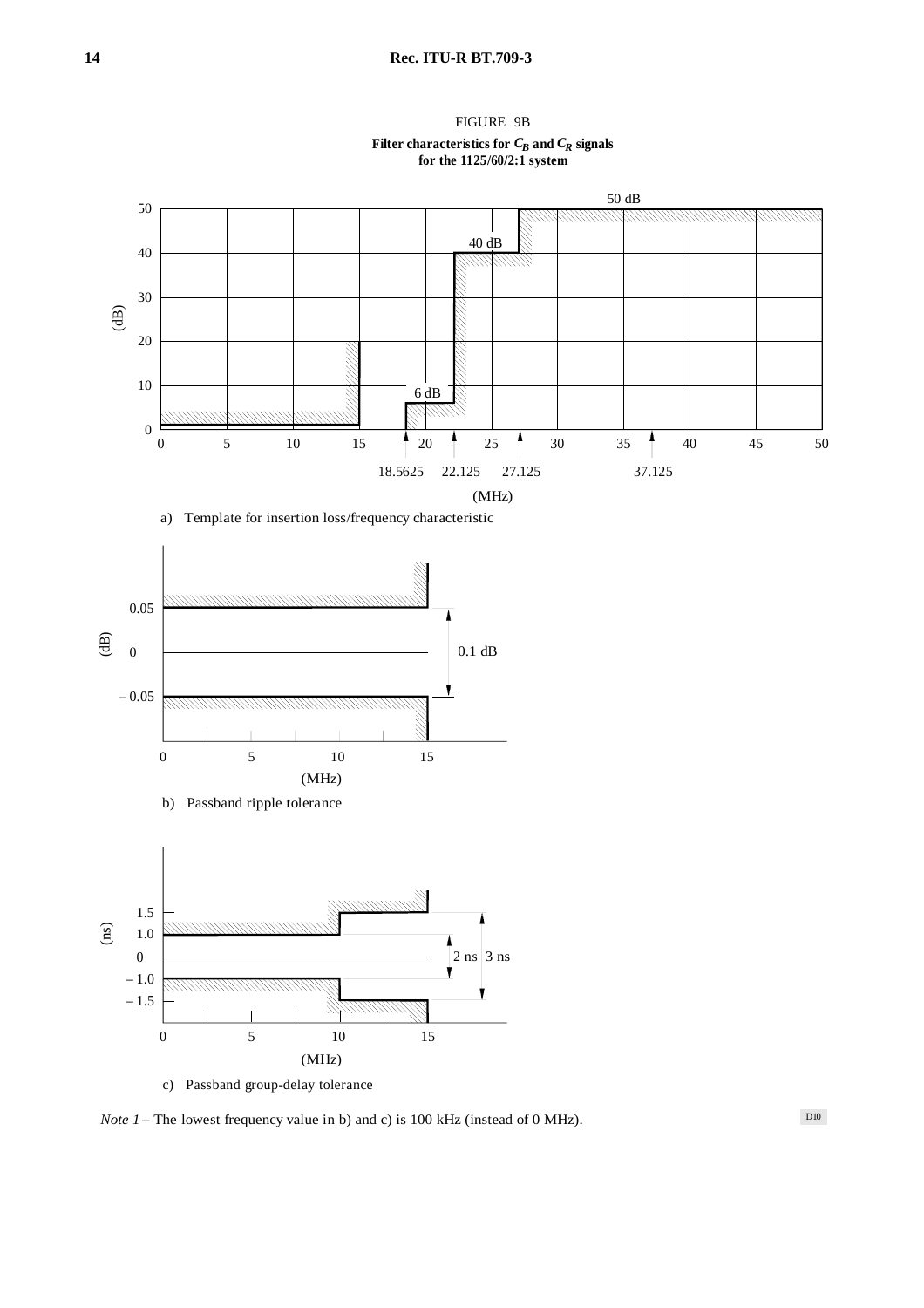

FIGURE 10A

a) Template for insertion loss/frequency characteristic



b) Passband ripple tolerance



*Note 1* – In a digital implementation:

- the insertion loss should be at least 55 dB above 70 MHz (dashed-line template);
- the amplitude/frequency – characteristic (on linear scales) should be skewsymmetric about the nail amplitude point;
- the group delay distortion should be zero by design.

*Note 2* – Ripple and group delay are specified relative to their values at 5 kHz.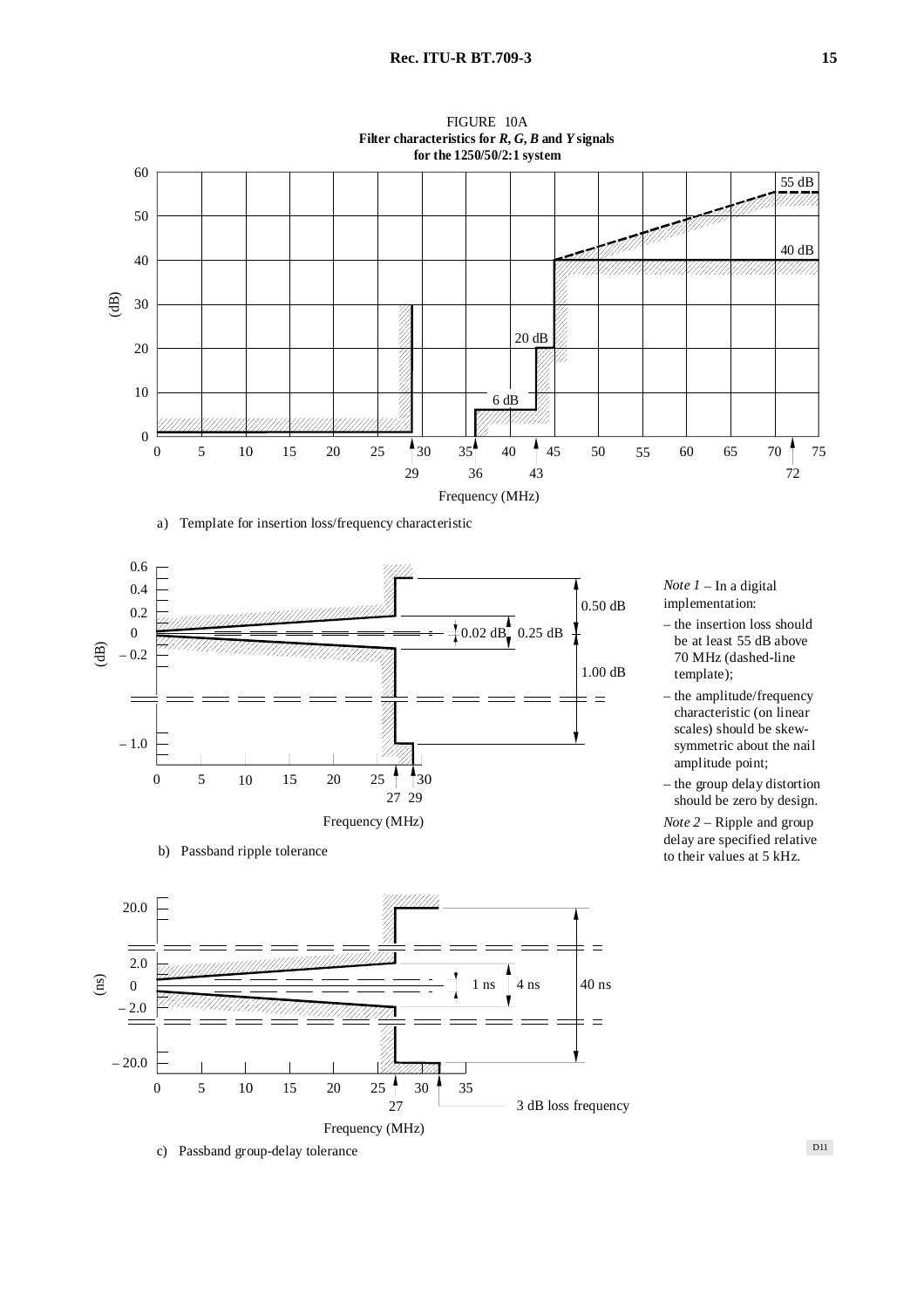

FIGURE 10B Filter characteristics for  $\mathrm{C}_B$  and  $\mathrm{C}_R$  signals

#### a) Template for insertion loss/frequency characteristic



b) Passband ripple tolerance



c) Passband group-delay tolerance

*Note 1* – In a digital implementation:

- the insertion loss should be – at least 55 dB above 35 MHz (dashed-line template);
- the amplitude/frequency – characteristic (on linear scales) should be skewsymmetric about the nail amplitude point;
- the group delay distortion should be zero by design.

*Note 2* – Ripple and group delay are specified relative to their values at 5 kHz.

D12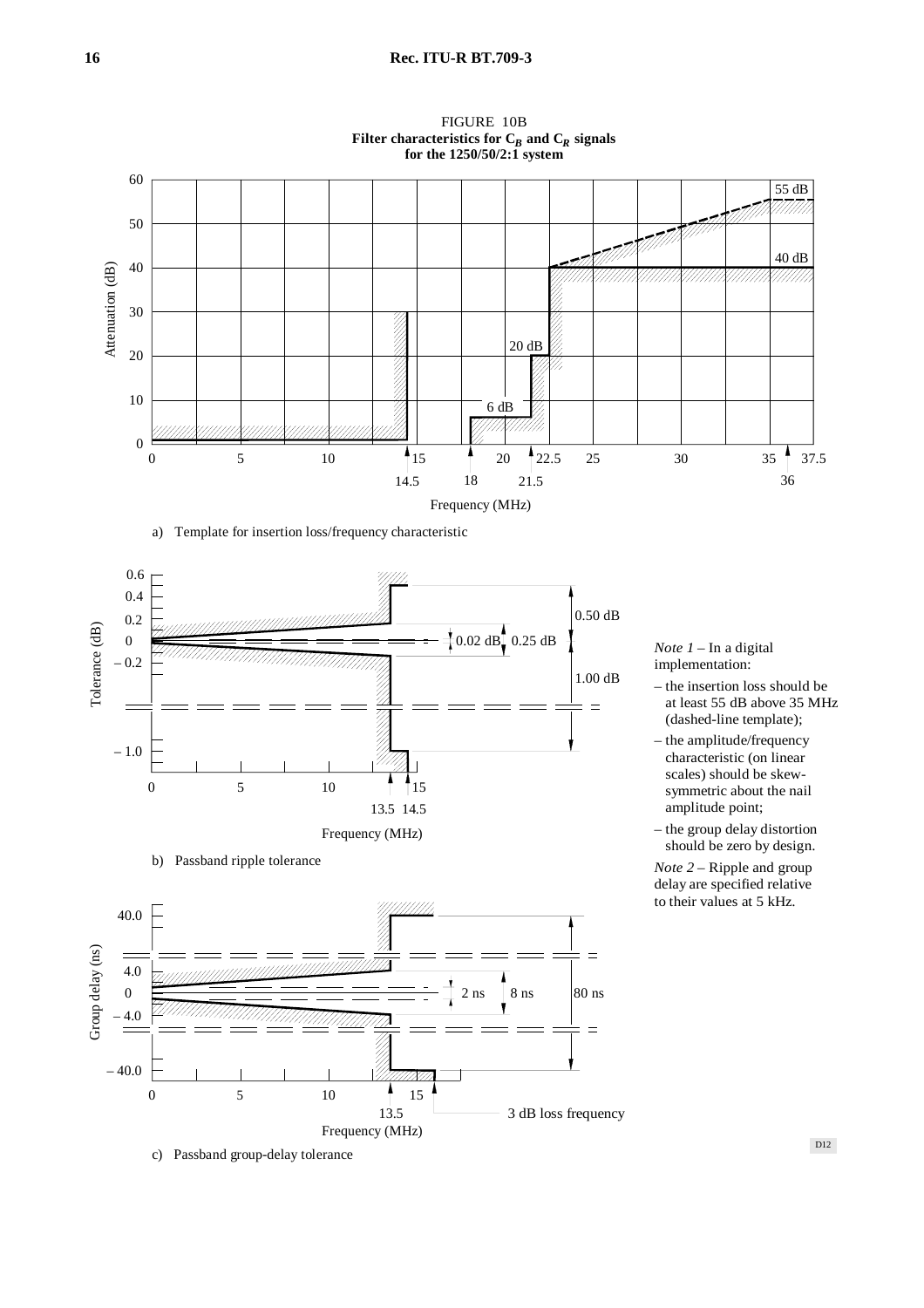# PART II - HDTV SYSTEMS WITH SQUARE PIXEL COMMON IMAGE FORMAT

## **II.1 Opto-electronic conversion**

|      |                                                                                  | System                                                             |                     |                                           |             |
|------|----------------------------------------------------------------------------------|--------------------------------------------------------------------|---------------------|-------------------------------------------|-------------|
| Item | Parameter                                                                        | 1125/60                                                            |                     |                                           | 1250/50     |
|      |                                                                                  | 1080/60/2:1                                                        | 1080/60/1:1         | 1080/50/1:1                               | 1080/50/2:1 |
|      |                                                                                  | $(1080/59.94*/2:1)$                                                | $(1080/59.94*/1:1)$ |                                           |             |
| 1.1  | Opto-electronic transfer<br>characteristics before non-linear pre-<br>correction | Assumed linear                                                     |                     |                                           |             |
| 1.2  | Overall opto-electronic transfer<br>characteristics at source $(1)$              | $V = 1.099 L^{\overline{0.45}} - 0.099$<br>for $1 \ge L \ge 0.018$ |                     |                                           |             |
|      |                                                                                  | $V = 4.500 L$                                                      |                     | for $0.018 > L \ge 0$                     |             |
|      |                                                                                  | where                                                              |                     |                                           |             |
|      |                                                                                  |                                                                    |                     | L: luminance of the image $0 \le L \le 1$ |             |
|      |                                                                                  |                                                                    |                     | V: corresponding electrical signal        |             |
| 1.3  | Chromaticity coordinates                                                         |                                                                    |                     |                                           |             |
|      | (CIE, 1931)                                                                      |                                                                    | $\mathbf{X}$        | y                                         |             |
|      | primary<br>- red                                                                 |                                                                    | 0.640               | 0.330                                     |             |
|      | - green                                                                          | 0.300<br>0.600                                                     |                     |                                           |             |
|      | - blue                                                                           |                                                                    | 0.150               | 0.060                                     |             |
| 1.4  | Assumed chromaticity for equal<br>primary signals (reference white)              |                                                                    | $D_{65}$            |                                           |             |
|      | $E_R = E_G = E_B$                                                                |                                                                    | $\mathbf X$         | y                                         |             |
|      |                                                                                  |                                                                    | 0.3127              | 0.3290                                    |             |

\* The precise value is 60/1.001.

(1) Recommendation ITU-R BT.1361 gives detailed specifications for colorimetric parameters and non-linear characteristics for both the conventional and extended color-gamut systems.

## **II.2 Picture characteristics**

|      |                          | System              |                      |             |             |
|------|--------------------------|---------------------|----------------------|-------------|-------------|
| Item | Parameter                |                     | 1125/60<br>1250/50   |             |             |
|      |                          | 1080/60/2:1         | 1080/60/1:1          | 1080/50/1:1 | 1080/50/2:1 |
|      |                          | $(1080/59.94*/2:1)$ | $(1080/59.94^*/1:1)$ |             |             |
| 2.1  | Aspect ratio             | 16:9                |                      |             |             |
| 2.2  | Samples per active line  | 1920                |                      |             |             |
| 2.3  | Sampling lattice         | Orthogonal          |                      |             |             |
| 2.4  | Active lines per picture | 1080                |                      |             |             |
| 2.5  | Pixel aspect ratio       |                     | 1:1 (Square pixels)  |             |             |

\* The precise value is 60/1.001.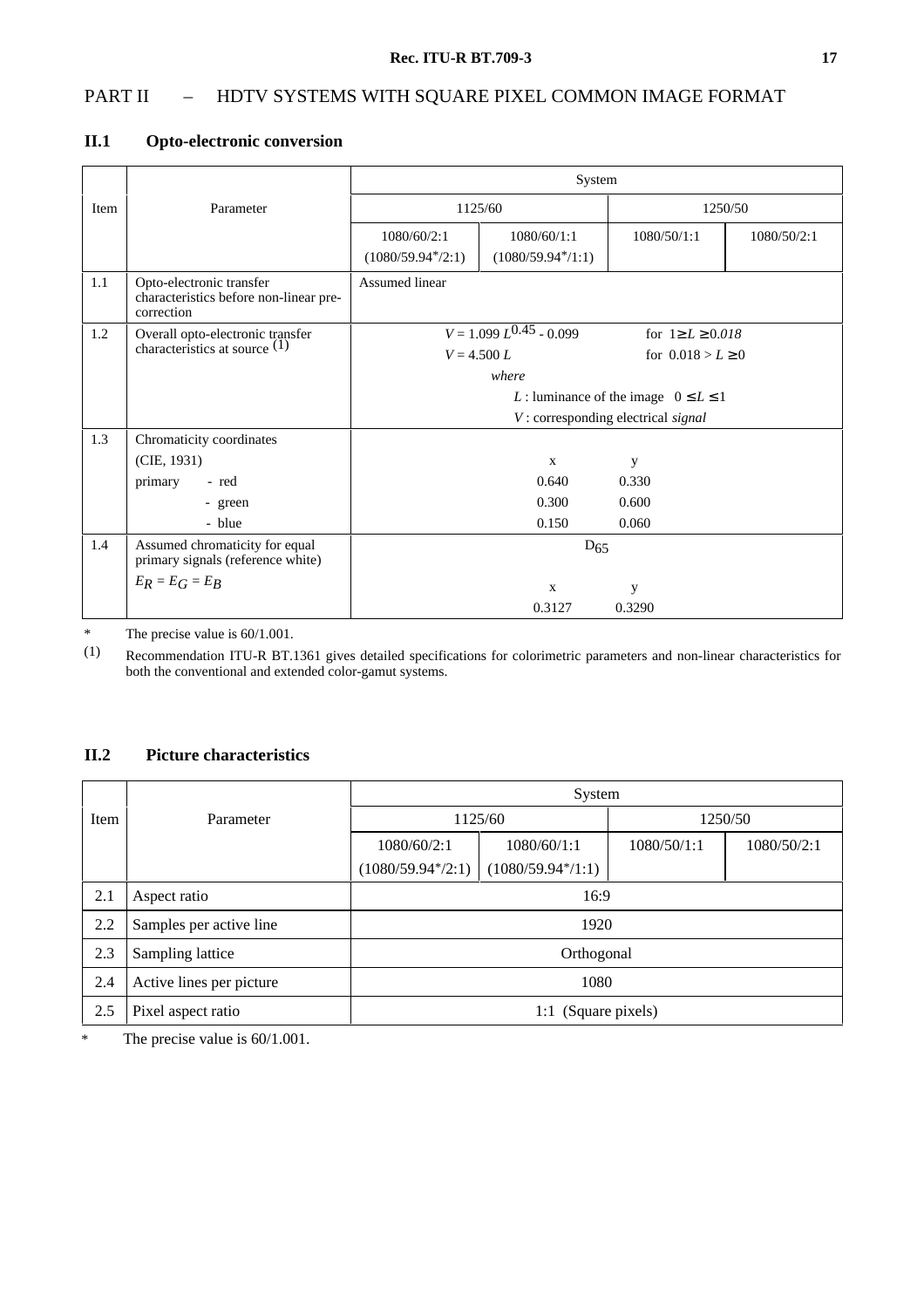|        |                          |      | System                                                                                              |                        |             |             |  |
|--------|--------------------------|------|-----------------------------------------------------------------------------------------------------|------------------------|-------------|-------------|--|
| Item   | Parameter                |      | 1125/60                                                                                             |                        | 1250/50     |             |  |
|        |                          |      | 1080/60/2:1                                                                                         | 1080/60/1:1            | 1080/50/1:1 | 1080/50/2:1 |  |
|        |                          |      | $(1080/59.94*/2:1)$                                                                                 | $(1080/59.94*/1:1)$    |             |             |  |
| 3.1    | Order of sample scanning |      | Left to right, top to bottom<br>For interlace systems, 1st active line of field 1 at top of picture |                        |             |             |  |
| 3.2    | Total number of lines    |      | 1125                                                                                                |                        | 1250        |             |  |
| 3.3    | Field/frame frequency    | (Hz) | 60<br>(60/1.001)                                                                                    |                        | 50          |             |  |
| 3.4    | Interlace ratio          |      | 2:1                                                                                                 | 1:1                    |             | 2:1         |  |
| 3.5    | Picture rate             | (Hz) | 30<br>(30/1.001)                                                                                    | 60<br>(60/1.001)       | 50          | 25          |  |
| 3.6    | Line frequency           | (Hz) | 33750<br>(33750/1.001)                                                                              | 67500<br>(67500/1.001) | 62500       | 31250       |  |
| 3.7    | Line frequency tolerance |      | 0.001%                                                                                              |                        |             |             |  |
| T1.701 |                          |      |                                                                                                     |                        |             |             |  |

## **II.3 Picture scanning characteristics**

\* The precise value is 60/1.001.

NOTE – Values in parentheses are those for the systems 1080/59.94/2:1 and 1080/59.94/1:1.

# **II.4 Signal format**

|                        |                                                                             | System                                       |                                        |             |             |  |
|------------------------|-----------------------------------------------------------------------------|----------------------------------------------|----------------------------------------|-------------|-------------|--|
| <b>Item</b>            | Parameter                                                                   | 1125/60                                      |                                        | 1250/50     |             |  |
|                        |                                                                             | 1080/60/2:1                                  | 1080/60/1:1                            | 1080/50/1:1 | 1080/50/2:1 |  |
|                        |                                                                             | $(1080/59.94*/2:1)$                          | $(1080/59.94*/1:1)$                    |             |             |  |
| 4.1                    | Conceptual non-linear pre-<br>correction of primary signals                 | $\gamma = 0.45$<br>(see $$1.2$ )             |                                        |             |             |  |
| 4.2                    | Derivation of luminance signal<br>E'Y                                       | $E'Y = 0.2126 E'R + 0.7152 E'G + 0.0722 E'R$ |                                        |             |             |  |
| 4.3                    | Derivation of color-difference                                              | $E'CB = (E'B - E'y) / 1.8556$                |                                        |             |             |  |
| signal (analog coding) |                                                                             |                                              | $E'_{CR} = (E'_{R} - E'_{Y}) / 1.5748$ |             |             |  |
| 4.4                    | Derivation of luminance and<br>color-difference signals (digital<br>coding) | see Recommendation ITU-R BT.1361 $(1)$       |                                        |             |             |  |

\* The precise value is 60/1.001.

 $(1)$  Recommendation ITU-R BT.1361 gives general calculation rules to obtain the coefficients for digital coding, as well as the actual coefficients values for 8- to 16-bit quantization systems.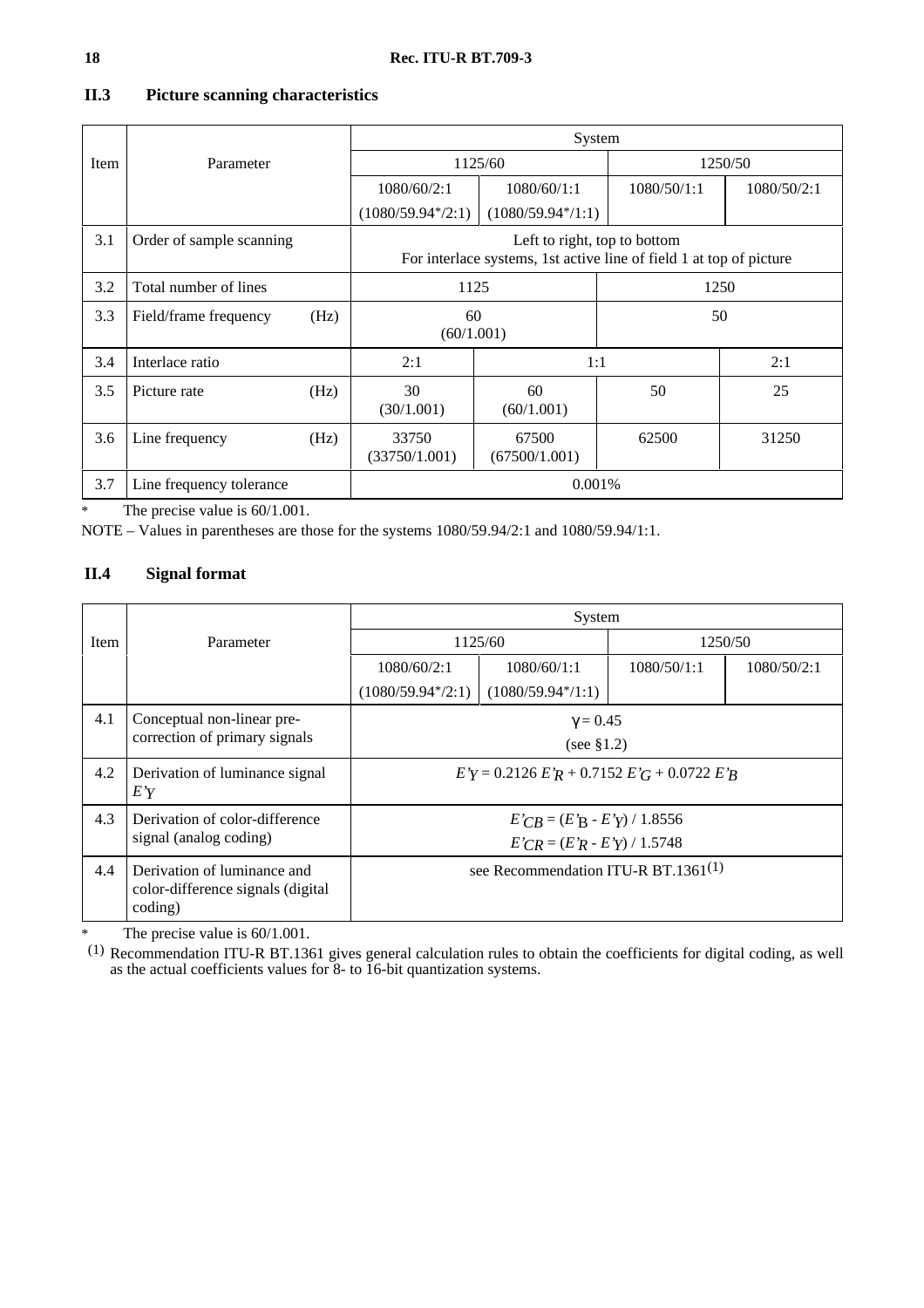# **II.5 Analogue representation**

|      |                                 | System                                                    |                        |             |             |  |
|------|---------------------------------|-----------------------------------------------------------|------------------------|-------------|-------------|--|
| Item | Parameter                       | 1125/60                                                   |                        | 1250/50     |             |  |
|      |                                 | 1080/60/2:1                                               | 1080/60/1:1            | 1080/50/1:1 | 1080/50/2:1 |  |
|      |                                 | $(1080/59.94*/2:1)$                                       | $(1080/59.94*/1:1)$    |             |             |  |
| 5.1  | Nominal level<br>(mV)           | Reference black: 0                                        |                        |             |             |  |
|      | E'R, E'G, E'R, E'Y              | Reference white: 700                                      |                        |             |             |  |
|      |                                 | (see Fig. 1 in Part 1)                                    |                        |             |             |  |
| 5.2  | Nominal level<br>(mV)           |                                                           | ± 350                  |             |             |  |
|      | E'CB, E'CR                      |                                                           | (see Fig. 1 in Part 1) |             |             |  |
| 5.3  | Form of synchronizing signal    | Tri-level bipolar                                         |                        |             |             |  |
|      |                                 | (see Fig. 2 in Part 1)                                    |                        |             |             |  |
| 5.4  | Line sync timing reference      | O <sub>H</sub>                                            |                        |             |             |  |
|      |                                 | (see Fig. 2 in Part 1)                                    |                        |             |             |  |
| 5.5  | Sync level<br>(mV)              |                                                           | ± 300 ± 2%             |             |             |  |
| 5.6  | Sync signal timing              |                                                           | Sync on all components |             |             |  |
|      |                                 | (see Table 4 and Fig. 3 in Part 1)                        |                        |             |             |  |
|      |                                 | (also see Fig. 11)<br>(also see Fig. 12)                  |                        |             |             |  |
| 5.7  | Inter-component timing accuracy | Not applicable                                            |                        |             |             |  |
| 5.8  | <b>Blanking</b> interval        | (see Table 4 and Fig. 11)<br>(see Table 4 and Fig. $12$ ) |                        |             |             |  |
| 5.9  | Nominal signal bandwidth        | (for all components)                                      |                        |             |             |  |
|      | (MHz)                           | 30<br>60                                                  |                        | 30          |             |  |

\* The precise value is 60/1.001.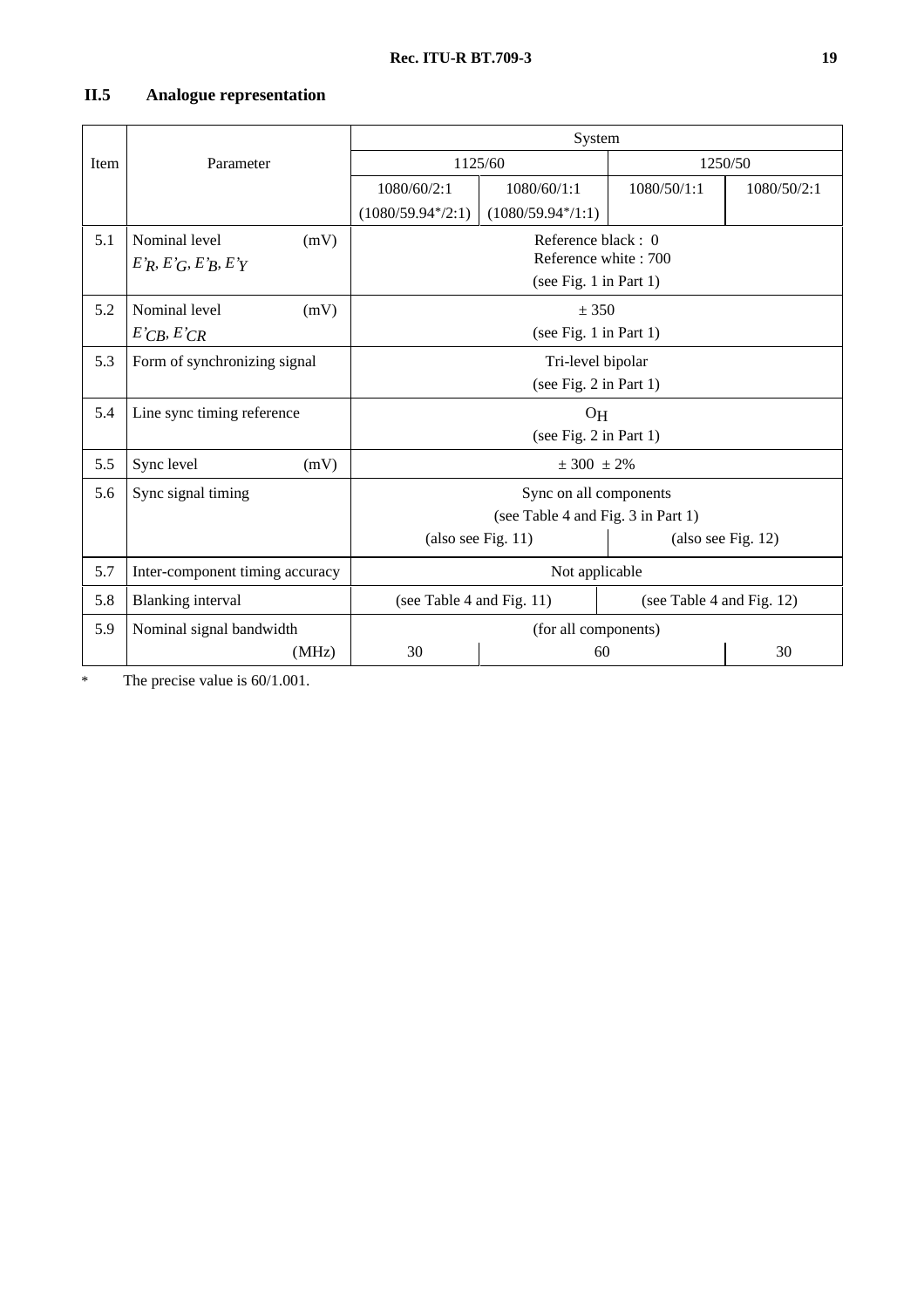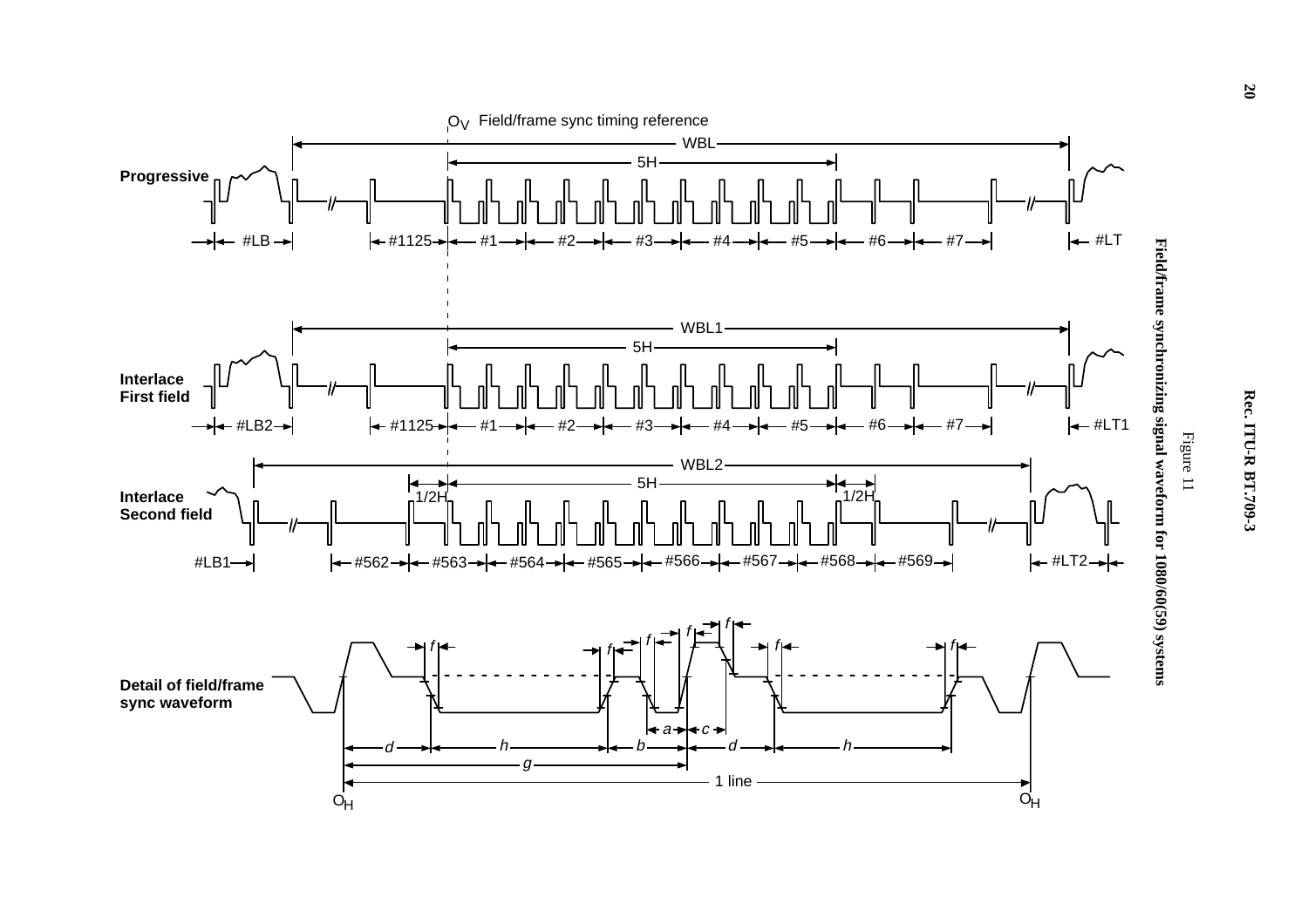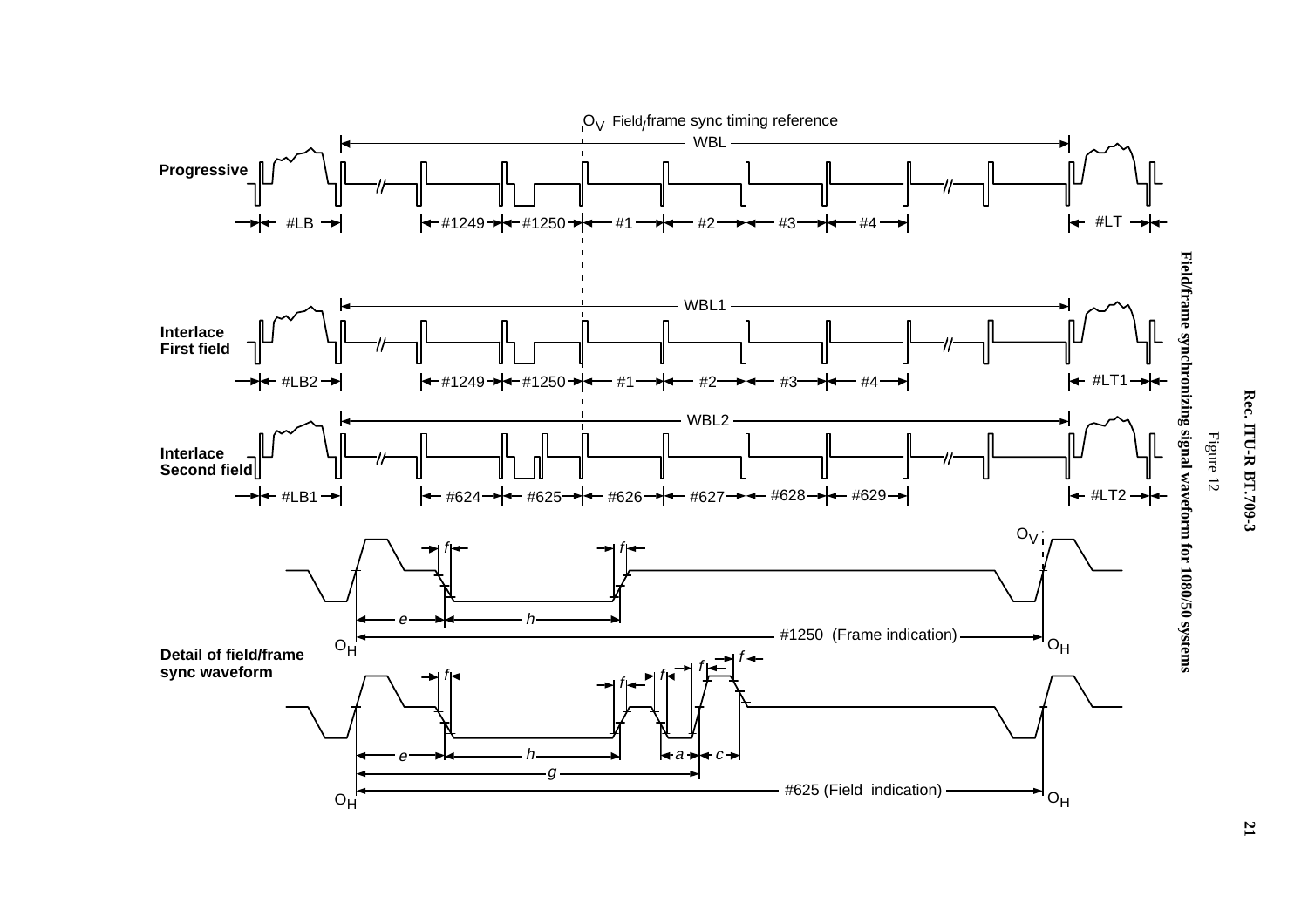## **22 Rec. ITU-R BT.709-3**

TABLE 4A

## **Level and line timing specification for 1080 active line systems**

(see Fig. 3 in Part I)

|                  |                                          | System                   |                          |                   |                   |  |
|------------------|------------------------------------------|--------------------------|--------------------------|-------------------|-------------------|--|
| Symbol           | Parameter                                | 1125/60                  |                          | 1250/50           |                   |  |
|                  |                                          | 1080/60/2:1              | 1080/60/1:1              | 1080/50/1:1       | 1080/50/2:1       |  |
|                  |                                          | $(1080/59.94*/2:1)$      | $(1080/59.94*/1:1)$      |                   |                   |  |
| T                | Reference clock<br>interval<br>$(\mu s)$ | 1/74.25<br>(1.001/74.25) | 1/148.5<br>(1.001/148.5) | 1/148.5           | 1/74.25           |  |
| $\mathfrak{a}$   | Negative line sync width<br>(T)          | 44 $\pm$ 3               |                          | 66 $\pm 3$        |                   |  |
| $\boldsymbol{b}$ | End of active video<br>(T)               | $88 + 6$<br>$-0$         |                          | $147 + 6$<br>$-0$ |                   |  |
| $\boldsymbol{c}$ | Positive line sync width<br>(T)          | 44 $\pm$ 3               |                          | 66 $\pm 3$        |                   |  |
| $\overline{d}$   | Clamp period<br>(T)                      | $132 \pm 3$              |                          | Not applicable    |                   |  |
| $\boldsymbol{e}$ | Start of active video<br>(T)             | $+6$<br>192<br>$-0$      |                          |                   | $309 + 6$<br>$-0$ |  |
| $\int$           | Rise/fall time<br>(T)                    | $4 \pm 1.5$              |                          |                   |                   |  |
| $t2 - t1$        | Symmetry of rising edge<br>tolerance     | Not applicable           |                          |                   |                   |  |
|                  | Active line interval<br>(T)              | 1920                     |                          | $+0$<br>$-12$     |                   |  |
| $S_m$            | Amplitude of positive<br>pulse<br>(mV)   | $300 \pm 6$              |                          |                   |                   |  |
| $S_p$            | Amplitude of negative<br>pulse<br>(mV)   | $300 \pm 6$              |                          |                   |                   |  |
| $\boldsymbol{V}$ | Amplitude of video signal<br>(mV)        | 700                      |                          |                   |                   |  |

\* The precise value is 60/1.001.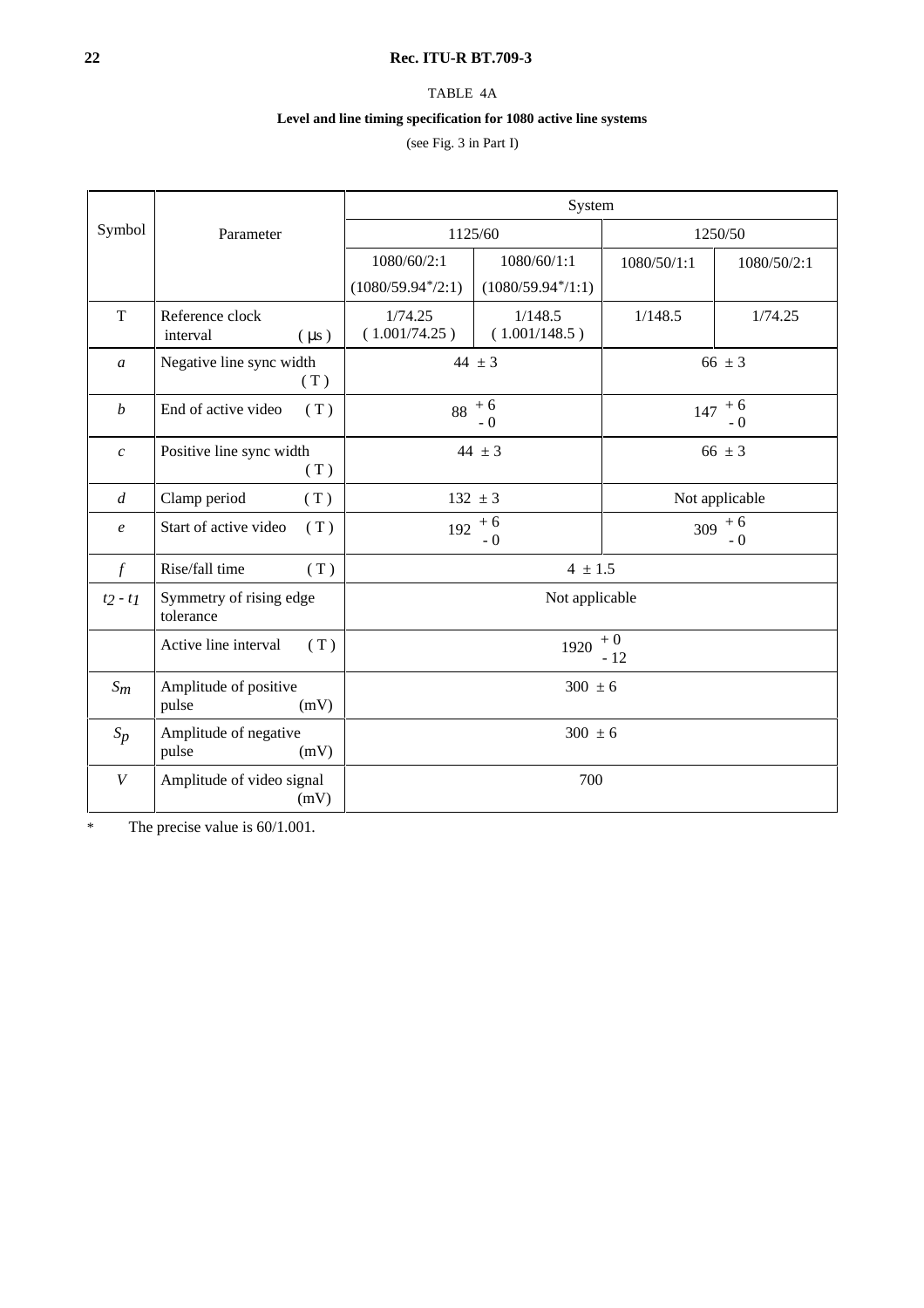### **Rec. ITU-R BT.709-3 23**

## TABLE 4B

## **Field/frame timing specification for 1080 active line systems**

(see Figs. 11 and 12)

|                  |                                              | System              |                     |             |               |
|------------------|----------------------------------------------|---------------------|---------------------|-------------|---------------|
| Symbol           | Parameter                                    | 1125/60             |                     | 1250/50     |               |
|                  |                                              | 1080/60/2:1         | 1080/60/1:1         | 1080/50/1:1 | 1080/50/2:1   |
|                  |                                              | $(1080/59.94*/2:1)$ | $(1080/59.94*/1:1)$ |             |               |
|                  | Total line interval<br>(T)                   | 2200                |                     | 2376        |               |
| g                | Half line interval<br>(T)                    | 1100                |                     | 1188        |               |
| $\boldsymbol{h}$ | Field/frame sync width<br>(T)                | $880 \pm 3$         |                     | 594 $\pm$ 3 |               |
| <b>LT</b>        | Top line of picture                          | #21                 | #42                 | #161        | #81           |
|                  | $LT1$ : for 1st field<br>LT2 : for 2nd field | #21<br>#584         | Not applicable      |             | #81<br>#706   |
| LB               | Bottom line of picture                       | #1123               | #1121               | #1240       | #1245         |
|                  | LB1 : for 1st field<br>$LB2:$ for 2nd field  | #560<br>#1123       | Not applicable      |             | #620<br>#1245 |
| <b>WBL</b>       | Frame blanking interval                      | 45 H                |                     | 170 H       |               |
|                  | Field blanking interval                      |                     |                     |             |               |
|                  | WBL1 : for 1st field<br>WBL2 : for 2nd field | 22H<br>23H          | Not applicable      |             | 85 H<br>85 H  |
|                  | Start of<br>- frame                          | #1                  |                     |             |               |
|                  | - 1st field                                  | #1                  |                     |             | #1            |
|                  | 2nd field<br>$\blacksquare$                  | #564                | Not applicable      |             | #626          |

\* The precise value is 60/1.001.

**NOTES** 

"T" denotes the duration of a reference clock or the reciprocal of the clock frequency (see Table 4A).

"H" denotes the duration of a line or the reciprocal of the line frequency (see § 3).

A "line" starts at line sync timing reference O<sub>H</sub> (inclusive), and ends at just before the subsequent O<sub>H</sub> (exclusive).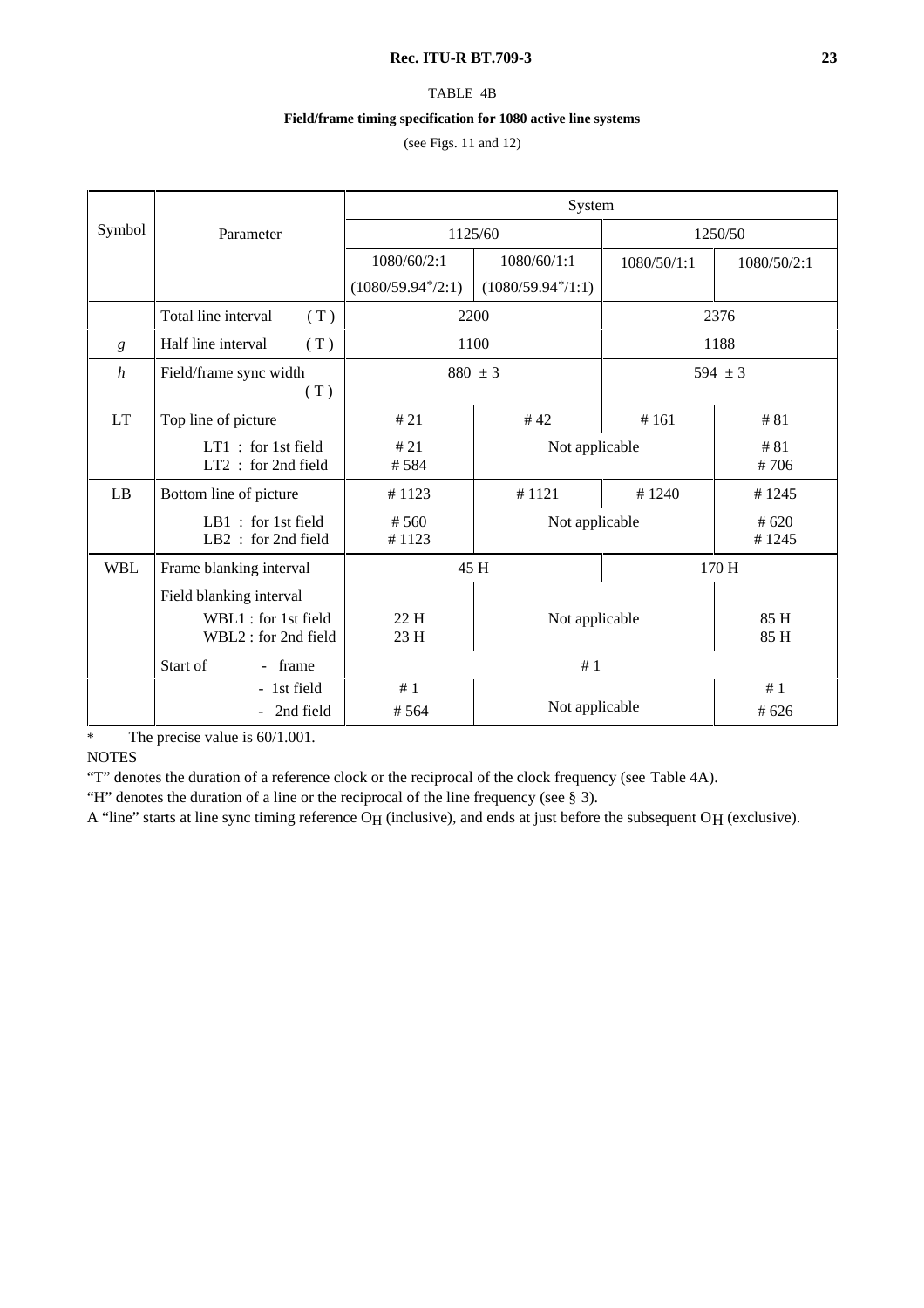| II.6 |  | <b>Digital representation</b> |
|------|--|-------------------------------|
|------|--|-------------------------------|

|      |                                                                 | system                                                                    |                                         |               |                       |  |
|------|-----------------------------------------------------------------|---------------------------------------------------------------------------|-----------------------------------------|---------------|-----------------------|--|
| Item | Parameter                                                       | 1125/60                                                                   |                                         | 1250/50       |                       |  |
|      |                                                                 | 1080/60/2:1                                                               | 1080/60/1:1                             | 1080/50/1:1   | 1080/50/2:1           |  |
|      |                                                                 | $(1080/59.94*/2:1)$                                                       | $(1080/59.94*/1:1)$                     |               |                       |  |
| 6.1  | Coded signal                                                    |                                                                           | $R, G, B$ or $Y, C_R, C_R$              |               |                       |  |
| 6.2  | Sampling lattice                                                |                                                                           | Orthogonal, line and picture repetitive |               |                       |  |
|      | R, G, B, Y                                                      |                                                                           |                                         |               |                       |  |
| 6.3  | Sampling lattice                                                | Orthogonal, line and picture repetitive co-sited with each other and with |                                         |               |                       |  |
|      | $C_R, C_R$                                                      | alternative $(1)$ Y samples                                               |                                         |               |                       |  |
| 6.4  | Sampling frequency<br>(MHz)                                     | $74.25 \pm 0.001\%$                                                       | $148.5 \pm 0.001\%$                     | 148.5         | 74.25                 |  |
|      | R, G, B, Y                                                      | (74.25 / 1.001<br>$± 0.001\%)$                                            | (148.5 / 1.001<br>$\pm 0.001\%$ )       | ± 0.001%      | ± 0.001%              |  |
| 6.5  | (MHz)<br>Sampling frequency                                     |                                                                           | Half of luminance sampling frequency    |               |                       |  |
|      | $C_B, C_R$                                                      | $37.125 \pm 0.001\%$                                                      | $74.25 \pm 0.001\%$                     | 74.25         | 37.125                |  |
|      |                                                                 | (37.125 / 1.001                                                           | (74.25 / 1.001)                         | ± 0.001%      | ± 0.001%              |  |
|      |                                                                 | $± 0.001\%)$                                                              | $± 0.001\%)$                            |               |                       |  |
| 6.6  | Number of samples per full line                                 |                                                                           |                                         |               |                       |  |
|      | R, G, B, Y                                                      | 2200                                                                      |                                         | 2376          |                       |  |
|      | $C_B, C_R$                                                      | 1100                                                                      |                                         |               | 1188                  |  |
| 6.7  | Active number of samples per<br>line                            |                                                                           |                                         |               |                       |  |
|      | R, G, B, Y                                                      | 1920                                                                      |                                         |               |                       |  |
|      | $C_B, C_R$<br>$\blacksquare$                                    |                                                                           | 960                                     |               |                       |  |
| 6.8  | Coding format                                                   |                                                                           | Linear 8 or 10 bits/component           |               |                       |  |
| 6.9  | Timing relationship between the                                 | 192 T                                                                     |                                         | 309 T         |                       |  |
|      | analog synchronizing reference<br>O <sub>H</sub> and video data |                                                                           |                                         |               |                       |  |
| 6.10 | Quantization levels                                             |                                                                           | 8 bit coding                            | 10 bit coding |                       |  |
|      | - Black level<br>R, G, B, Y                                     | 16                                                                        |                                         | 64            |                       |  |
|      | Achromatic<br>$C_B, C_R$<br>$\overline{a}$                      | 128                                                                       |                                         | 512           |                       |  |
|      | $-R, G, B, Y$<br>Nominal peak<br>$\overline{\phantom{0}}$       | 235                                                                       |                                         | 940           |                       |  |
|      | - $C_B$ , $C_R$                                                 | 16 and 240                                                                |                                         | 64 and 960    |                       |  |
| 6.11 | Quantization level assignment<br>Video data                     | 8 bit coding<br>10 bit coding<br>1 through 254<br>4 through 1019          |                                         |               |                       |  |
|      | Timing reference                                                | 0 and 255                                                                 |                                         |               | 0 - 3 and 1020 - 1023 |  |
| 6.12 | Filter characteristics $(2)$                                    |                                                                           |                                         |               |                       |  |
|      | R, G, B, Y                                                      | see Fig. 13A                                                              |                                         | see Fig. 14A  |                       |  |
|      | $C_B, C_R$                                                      | see Fig. 13B                                                              |                                         | see Fig. 14B  |                       |  |

\* The precise value is  $60/1.001$ .<br><sup>(1)</sup> The first active color-difference

(1) The first active color-difference samples being co-sited with the first active luminance sample.<br>  $\frac{1}{2}$  These filter templates are defined as quidelines

These filter templates are defined as guidelines.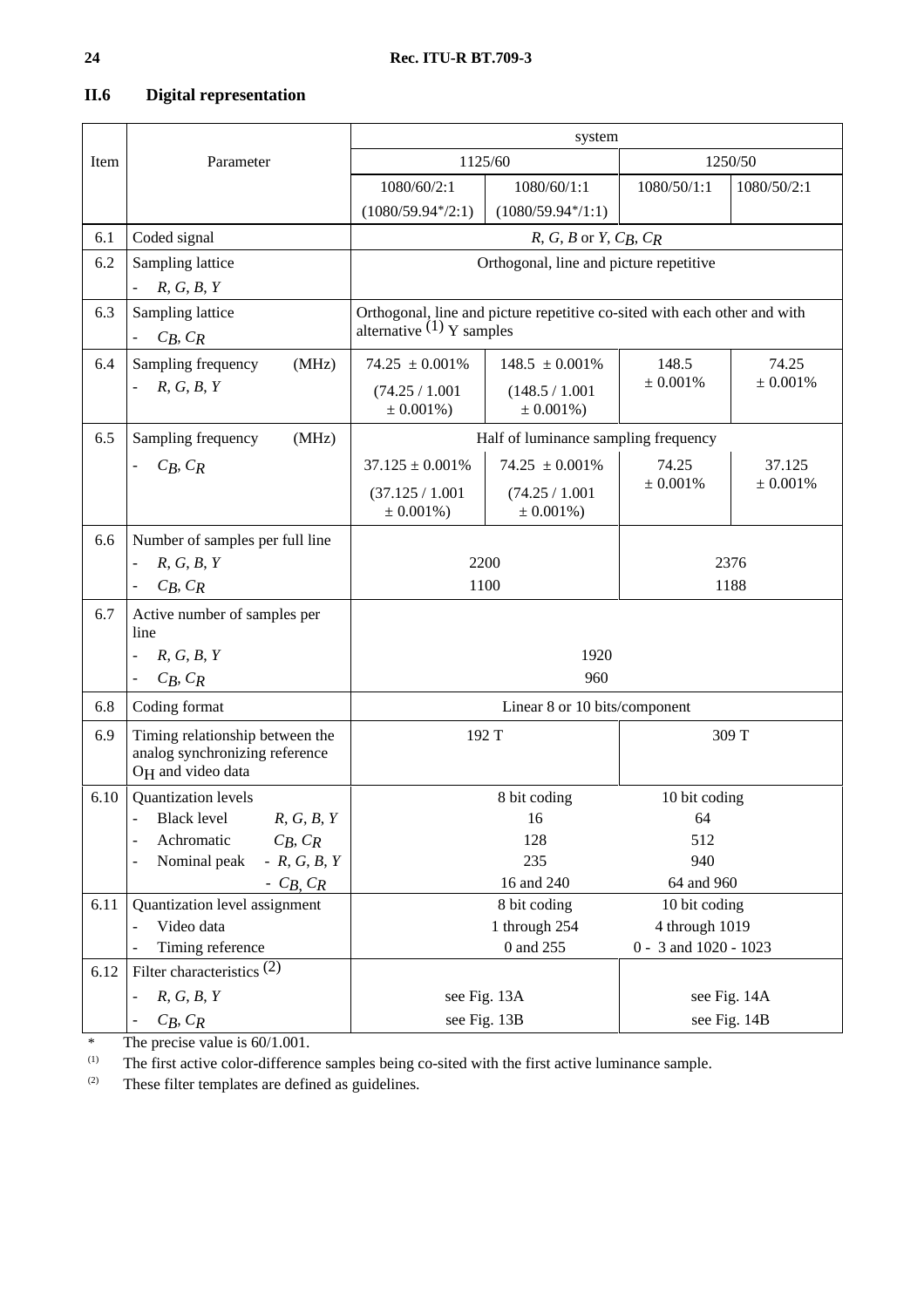

#### **Filter characteristics for** *R***,** *G***,** *B* **and** *Y* **signals for the 1080/60(59) systems**



*Note*  $1 - fs$  denotes luminance sampling frequency, the value of wich is given in § 6.4. *Note 2* – Ripple and group delay are specified relative to their values at 100 kHz.

0709-13a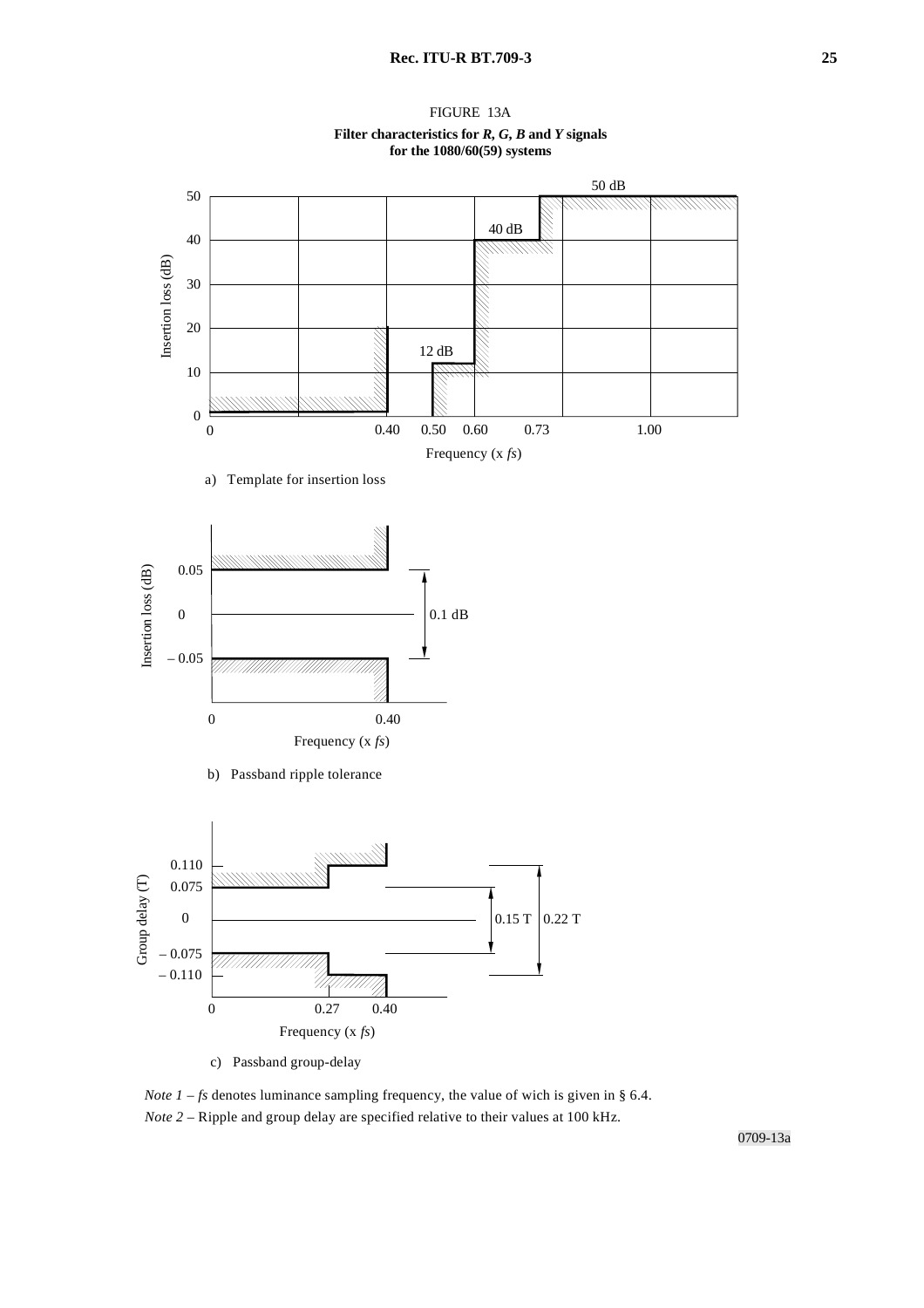

FIGURE 13B Filter characteristics for  $C_B$  and  $C_R$  signals **for the 1080/60(59) systems**

*Note*  $1 - fs$  denotes luminance sampling frequency, the value of wich is given in § 6.4. *Note 2* – Ripple and group delay are specified relative to their values at 100 kHz.

0709-13b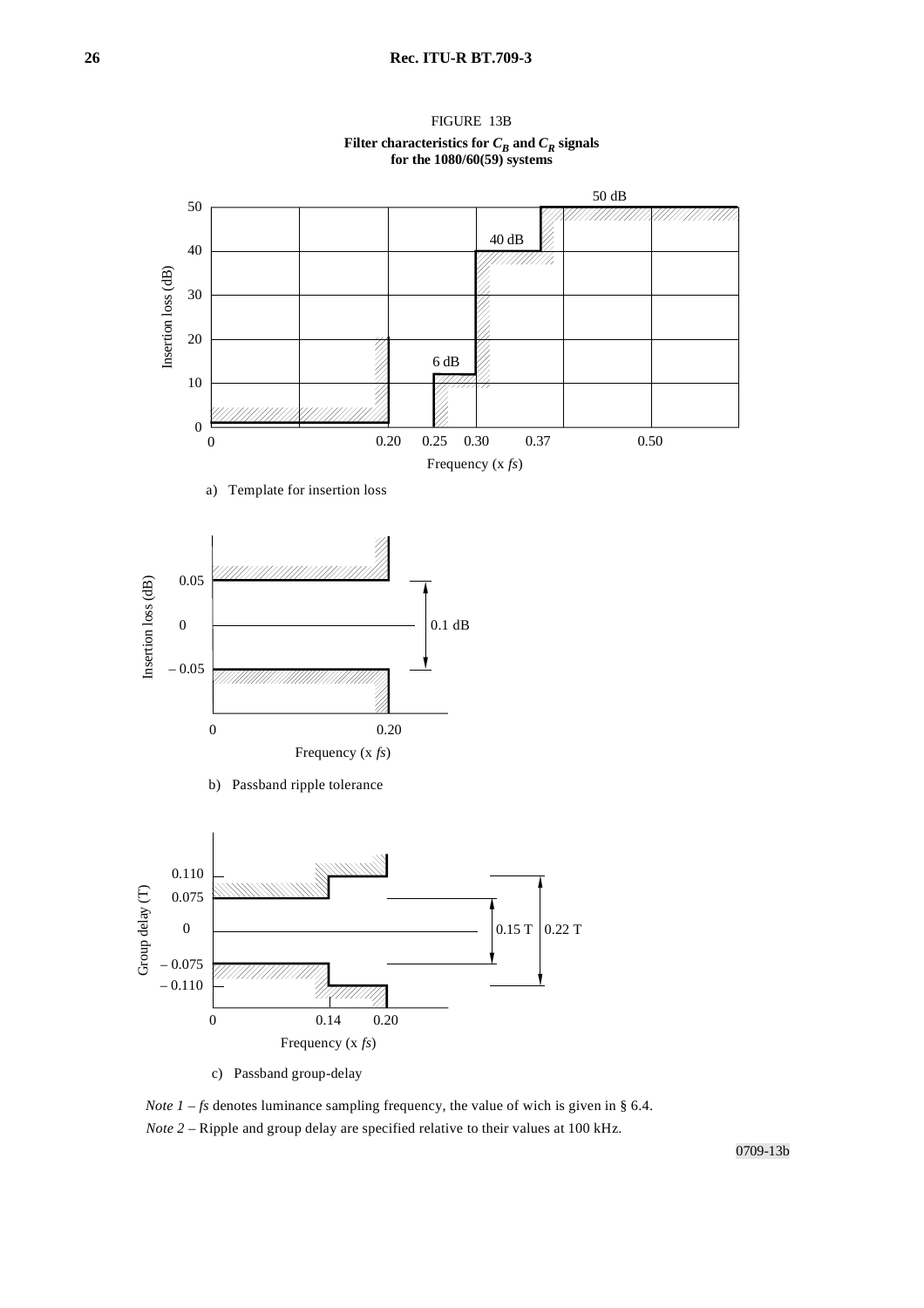

*Note*  $1 - fs$  denotes luminance sampling frequency, the value of wich is given in § 6.4.

*Note 2* – Ripple and group delay are specified relative to their values at 100 kHz.

*Note 3* – In a digital implementation, the insertion loss should be at least 55 dB above 0.97 *fs* (dashed line template); the amplitude/frequency characteristic (on linear scales) should be skew-symmetric about the nail amplitude point; and the group-delay distortion should be zero by design.

0709-14a